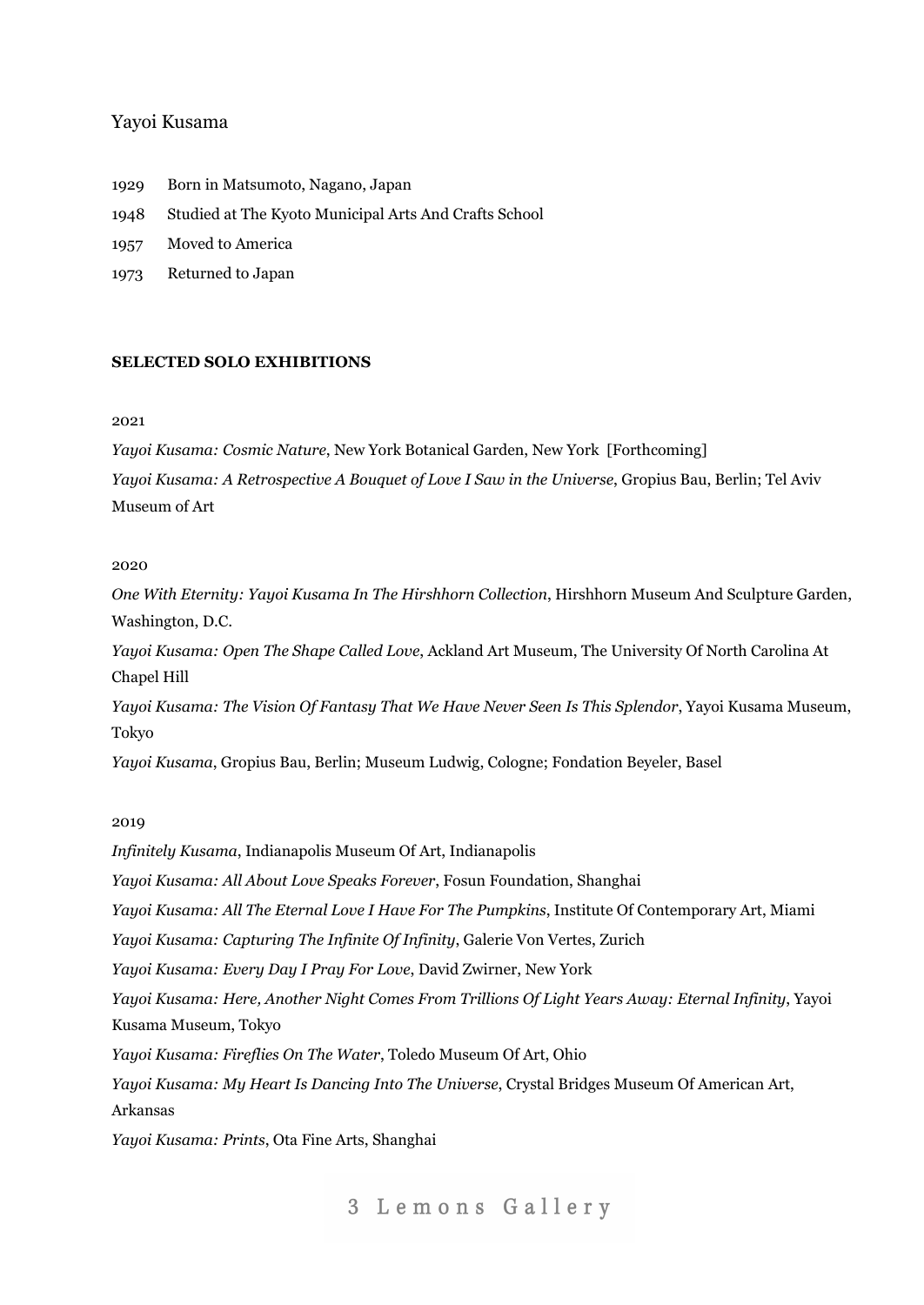*Yayoi Kusama: Spirits Of Aggregation*, Yayoi Kusama Museum, Tokyo *Yayoi Kusama: Where The Lights In My Heart Go*, Aspen Art Museum *Yayoi Kusama: You Who Are Getting Obliterated In The Dancing Swarm Of Fireflies*, Phoenix Art Museum, Arizona *Yayoi Kusama*, Moco Museum, Amsterdam *Yayoi Kusama*, Museum Voorlinden, Wassenaar, The Netherlands *Yayoi Kusama: Love Is Calling*, Institute Of Contemporary Art, Boston

### 2018

*Rockaway! 2018: Narcissus Garden By Yayoi Kusama*, Gateway National Recreation Area At Fort Tilden, New York, Organized By Moma Ps1, Long Island City, New York

*Yayoi Kusama: All About My Love,* Matsumoto City Museum Of Art, Matsumoto

*Yayoi Kusama: Here, Now, I Have Reached The Grandest Start Of My Life*, Yayoi Kusama Museum, Tokyo

*Yayoi Kusama: I Want You To Look At My Prospects For The Future: Plants And I*, Yayoi Kusama Museum, Tokyo

*Yayoi Kusama: Infinity Mirrored Room: Let's Survive Together*, Wndr Museum, Chicago

*Yayoi Kusama: The Longing For My Love All Began From My Heart*, Ota Fine Arts, Shanghai

*Yayoi Kusama: Love Is Calling*, Tampa Museum Of Art

*Yayoi Kusama: The Moving Moment When I Went To The Universe*, Victoria Miro, London

*Yayoi Kusama: With All My Love For The Tulips, I Pray Forever*, Marciano Art Foundation, Los Angeles *Yayoi Kusama,* Des Moines Art Center, Iowa

## 2017

*Yayoi Kusama: My Eternal Soul*, National Art Center, Tokyo

*Yayoi Kusama: Life Is The Heart Of A Rainbow*, National Gallery, Singapore; Queensland Gallery Of Modern Art, Brisbane

*Yayoi Kusama: Infinity Mirrors* Hirshhorn Museum And Sculpture Garden, Washington, D.C.; Seattle Art Museum; The Broad, Los Angeles; Art Gallery Of Ontario, Toronto; The Cleveland Museum Of Art; High Museum Of Art, Atlanta

## 2016

*At The End Of The Universe*, Museum Of Fine Arts, Houston *Narcissus Garden*, Glass House, New Canaan *Yayoi Kusama*, Victoria Miro, London *Monochrome*, Ota Fine Arts, Tokyo *Yayoi Kusama: Dot Obsessions*, Sharjah Art Foundation, United Arab Emirates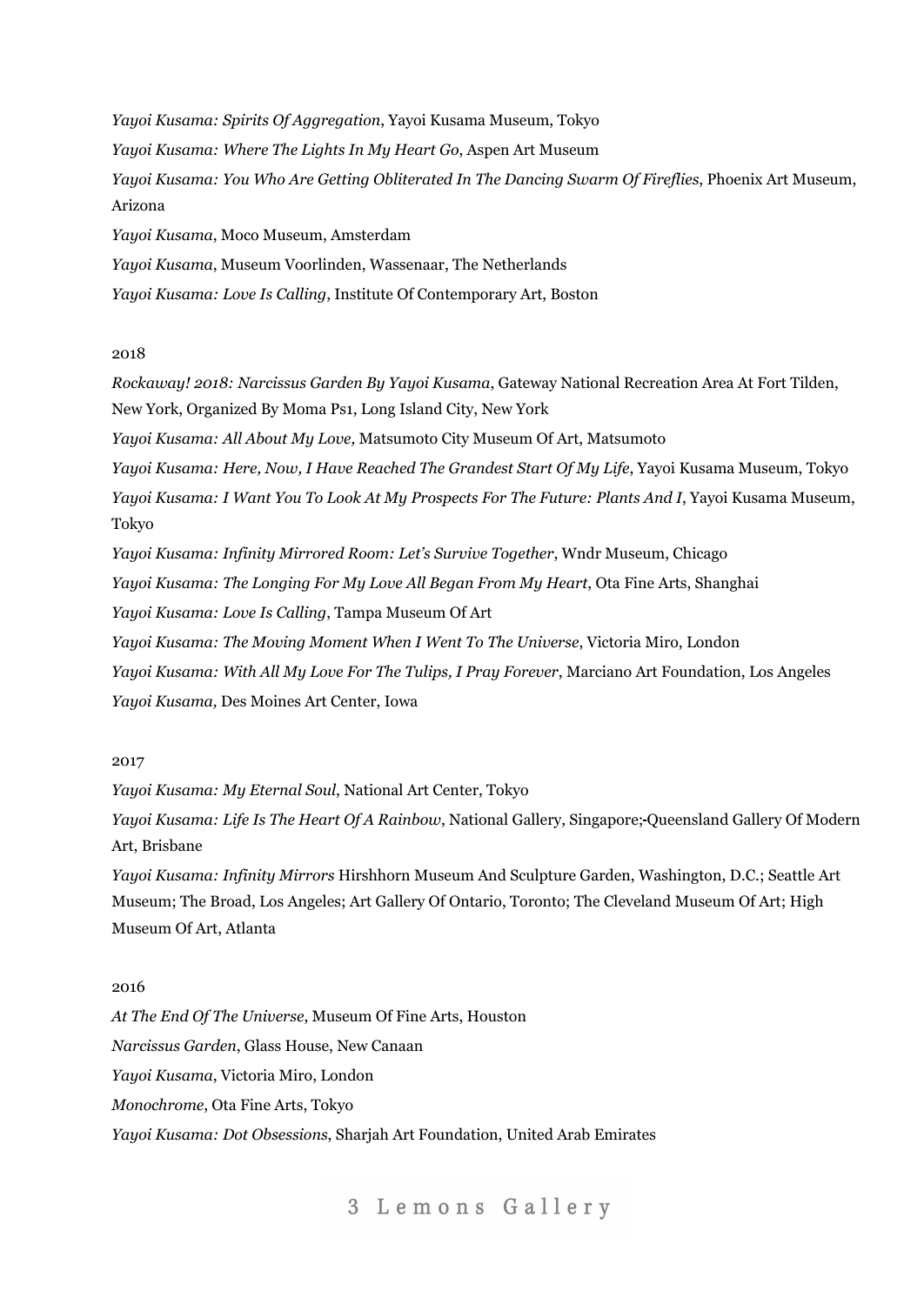*Give Me Love*, David Zwirner, New York *Infinity Theory*, Garage Museum Of Contemporary Art, Moscow *The Place For My Soul*, Matsumoto City Museum Of Art *Prints: Parti & Ii*, Ota Fine Arts, Tokyo *Infinity Mirrored Room: Dots Obsession*, Centre D'art Le Lait, Aibi *Yayoi Kusama: In Infinity*, Louisiana Museum Of Modern Art, Humlebæk; Henie-onstad Kunstsenter, Hovikadden, Norway; Moderna Museet, Stockholm; Helsinki Art Museum

### 2014

*A Dream In Jeju*, Bonte Museum, Seogwipo *The Obliteration Roam*, Queensland Art Gallery Of Modern Art, Brisbane *Pumpkins*, Victoria Miro, London Ota Fine Arts, Singapore

## 2013

*I Who Have Arrived In Heaven*, David Zwirner, New York *New Paintings And Accumulations*, Victoria Miro, London *Obsessions*, Japan Foundation Center For Cultural Exchange, Hanoi *White Infinity Nets*, Victoria Miro, London *A Dream I Dreamed'*, Daegu Art Museum; Museum Of Contemporary Art Shanghai; Seoul Arts Center; Kaohsiung Museum Of Fine Arts, Taiwan; National Taiwan Museum Of Fine Arts, Taichung *Yayoi Kusama: Dots Obsession/Love Transformed Into Dots*, Skmu Sørlandets Kunstmuseum, Norway *Obsestón Infinita/Infinite Obsession*, Museo De Arte Latinoamericano De Buenos Aires; Centro Cultural Banco Do Brasil, Rio De Janeiro; Centro Cultural Banco Do Brasil, Brasília; Instituto Tomie Ohtake, São Paulo; Museo Rufino Tamayo, Mexico City; Fundación Corpartes, Santiago

# 2012

*Metallic*, Ota Fine Arts, Singapore *New Paintings I & Ii*, Ota Fine Arts, Tokyo *New Sculptures And Recent Paintings*, Gagosian, Beverly Hills *New Works*, Victoria Miro, London *Eternity Of Eternal Eternity*, National Museum Of Art, Osaka; Museum Of Modern Art, Saitama; Matsumoto City Museum Of Art; Niigata City Art Museum; Shizuoka Prefectural Museum Of Art; Oita Prefectural Art Museum; Museum Of Art, Kochi; Contemporary Art Museum, Kumamoto; Akita Senshu Museum Of Art; Matsuzakaya Museum, Nagoya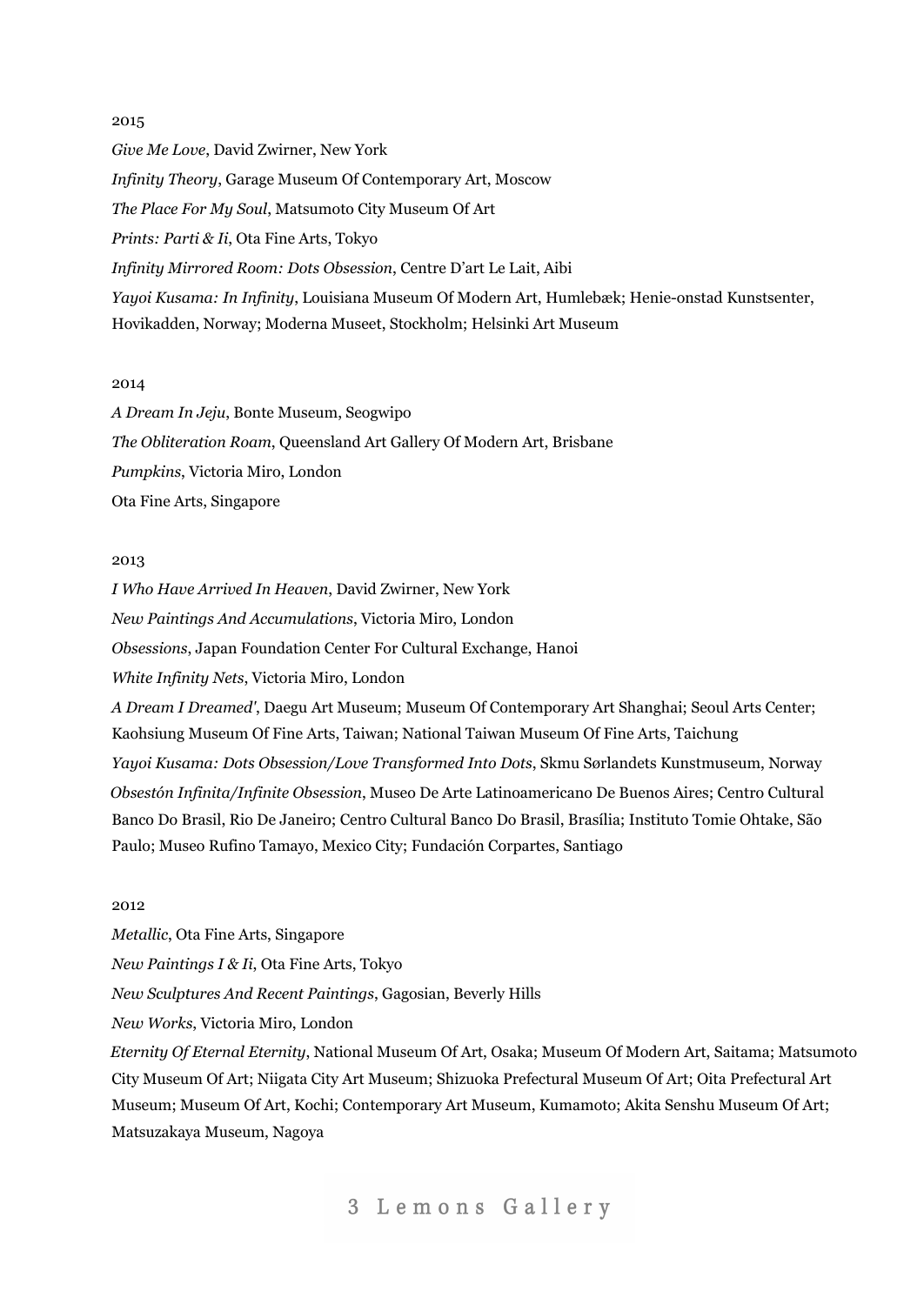*Kusama's Body Festival In The 1960s*, Watari Museum Of Contemporary Art, Tokyo *Look Now, See Forever*, Queensland Gallery Of Modern Art, Brisbane *New Works*, Victoria Miro, London Gagosian Gallery, Rome *Yayoi Kusama*, Museo Nacional Centro De Arte Reina Sofía, Madrid; Centre Pompidou, Paris; Tate Modern, London; Whitney Museum Of American Art, New York

# 2010

*Yayoi Kusama: Outdoor Sculptures*, Victoria Miro, London *Singing In Towada*, Towada Arts Center, Aomori *Yayoi Kusama In The 1980s*, Ota Fine Arts, Tokyo

# 2009

*Yayoi Kusama*, Gagosian, Beverly Hills *I Want To Live Forever*, Padiglione D'arte Contemporanea, Milan *Outdoor Sculptures*, Victoria Miro, London Gagosian, New York *Yayoi Kusama At Fairchild*, Fairchild Tropical Botanic Garden, Miami *Yayoi Kusama Propagating Room*, Six, Osaka

# 2008

*Mirrored Years*, Museum Boijmans Van Beuningen, Rotterdam; Museum Of Contemporary Art, Sydney; City Gallery Wellington, New Zealand *Yayoi Kusama: The Place For My Soul*, Matsumoto City Museum Of Art Victoria Miro, London

## 2007

*Dots Obsession: Dots Transformed Into Love*, Haus Der Kunst, Munich; Wiels – Centre D'art Contemporain, Brussels; Grande Halle De La Villette, Paris *Dots Obsession: Soul Of Pumpkin*, Harbour City, Hong Kong *Prints From 1982 To 2004*, Peter Blum Gallery, New York Roslyn Oxley9 Gallery, Sydney Shizuoka Prefectural Museum Of Art Victoria Miro, London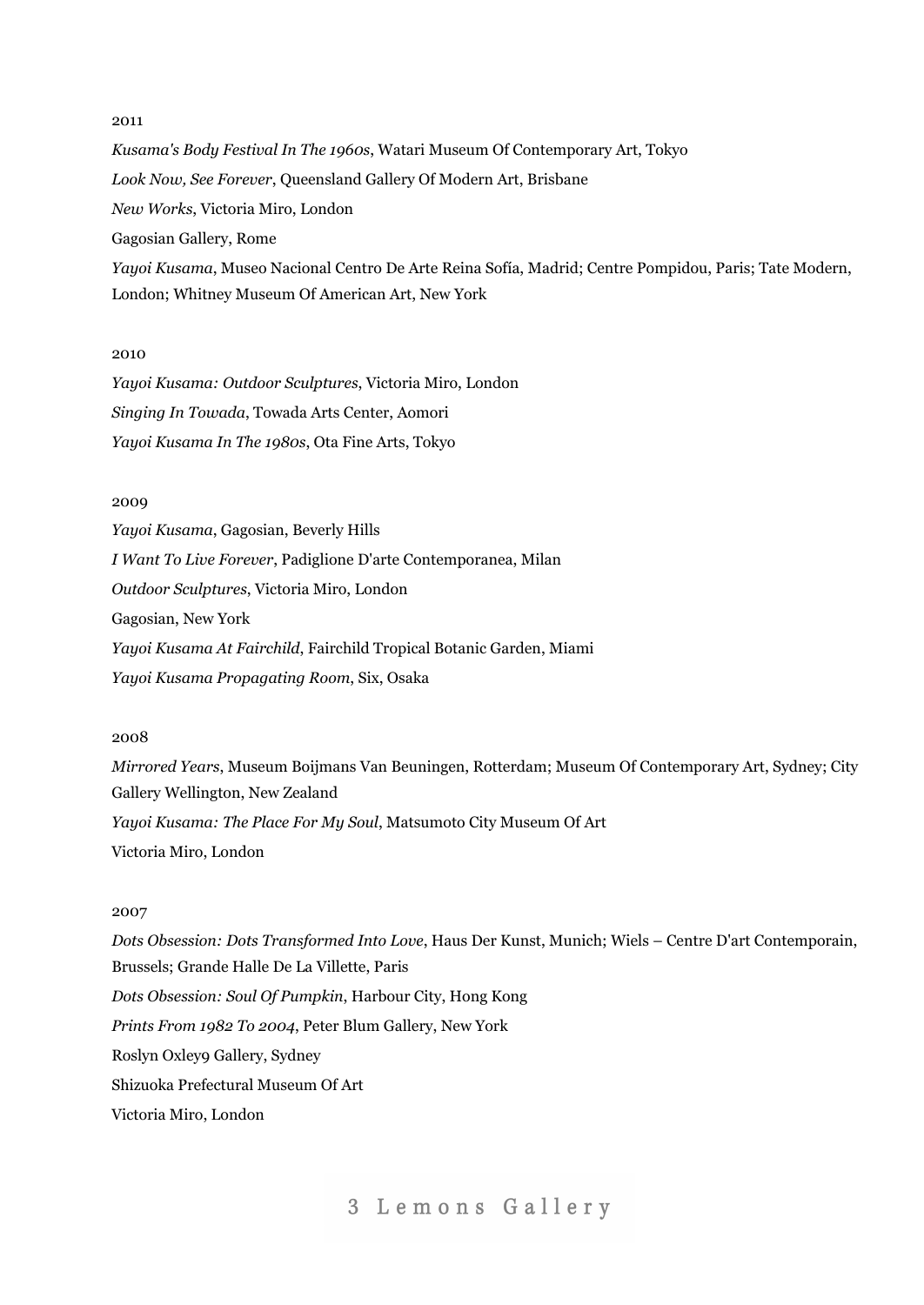*Crimson Eye*, Galerie Pièce Unique, Paris *Metamorphosis*, Galleria Civica Di Modena, Italy *Yayoi In Forever*, Forever Museum Of Contemporary Art, Akita Arndt & Partner, Berlin Iwami Art Museum, Shimane Sakima Art Museum, Okinawa Robert Miller Gallery, New York

### 2005

*Dots Obsession*, Roslyn Oxley9 Gallery, Sydney *Part 1: Print 1980-1983/Painting (Recent Work) And Part Ii: Print 1994-2005/Painting (Recent Work)/Object*, Fuji Television Gallery, Tokyo *Yayoi Kusama Ka!*, 100 Tonson Gallery, Bangkok *The Place For My Soul*, Matsumoto City Museum Of Art Studio Guenzani, Milan *Yayoi Kusama 1960s Fashion*, Media Of Modern Art Contemporary, Fukuoka *Yayoi Kusama Seoul*, Jean Art Gallery, Seoul *Dots Obsession By Yayoi Kusama*, Schirn Kunsthalle, Galeria Kaufhof, Frankfurt

#### 2004

*Eternity-modernity*, National Museum Of Modern Art, Tokyo; National Museum Of Modern Art, Kyoto; Hiroshima City Museum; Matsumoto City Museum Of Art; Contemporary Art Museum, Kumamoto *Kusamatrix*, Mori Art Museum, Tokyo; Museum Contemporary Art, Sapporo *Nets 1959-1999*, Media Of Modern Art Contemporary, Fukuoka *Yayoi Kusama Colorist*, Ota Fine Arts, Tokyo

## 2003

*Arbeiten Aus Den Jahren 1949 Bis 2003/Works From The Year 1949 To 2003*, Kunstverein Braunschweig; Zaçheta National Gallery Of Art, Warsaw *Beyond The Labyrinth*, Marugame Genichiro-inokuma Museum Of Contemporary Art, Kagawa; Kushiro Art Museum, Hokkaido *Love Forever*, Fabian & Claude Walter Galerie, Zürich Galerie Pièce Unique, Paris J. Johnson Gallery, Jacksonville Beach, Florida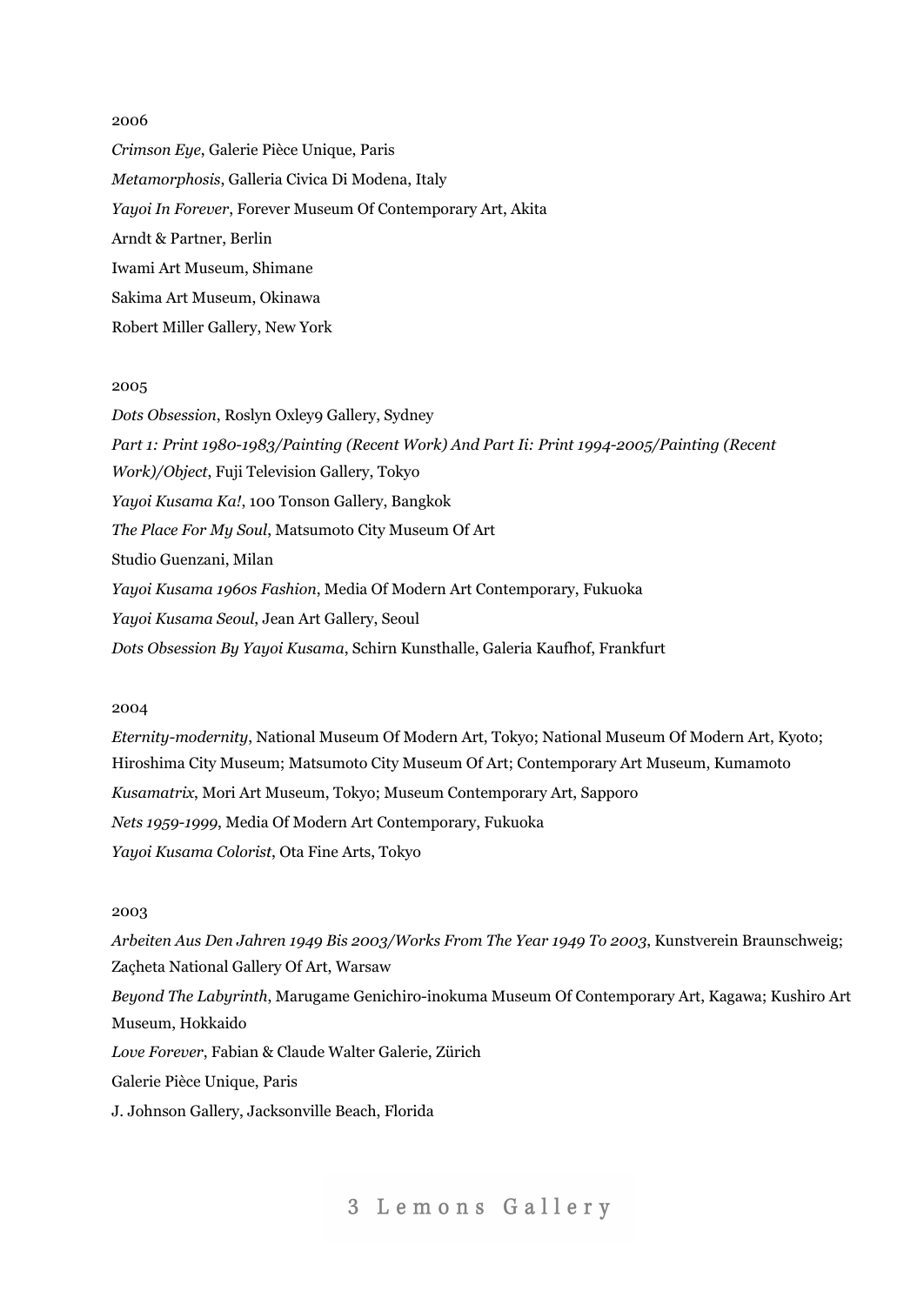*Dot Paradise In Shangri-la*, Kirishima Open Air Museum, Kagoshima *Yayoi Kusama: Furniture By Graf*, Graf, Osaka *Mixed Media*, Media Of Modern Art Contemporary, Fukuoka *Solitude Of The Earth*, Robert Miller Gallery, New York Bass Museum Of Art, Miami Beach Ota Fine Arts, Tokyo *Yayoi Kusama: Solitude Of The Earth*, Robert Miller Gallery, New York Roslyn Oxley9 Gallery, Sydney

# 2001

*Death Of An Illusion*, Galerie Pièce Unique, Paris Studio Guenzani, Milan *Louise Bourgeois & Yayoi Kusama: Works From 1942 To 2000*, Peter Blum Gallery, New York *Yayoi Kusama*, Maison De La Culture Du Japon, Paris

# 2000

*Early Drawings From The Collection Of Richard Castellane*, The Art Museum, Princeton University; Birmingham Museum Of Art, Alabama; Art Gallery Of York University, Toronto; Indianapolis Museum Of Art; Munson-williams-proctor Arts Institute, Utica, New York

Galerie Pièce Unique, Paris

Jean Art Gallery, Seoul

*Yayoi Kusama*, Le Consortium, Dijon; Maison De La Culture Du Japon, Paris; Kunsthallen Brandts Klædefabrik, Odense; Les Abattoirs, Toulouse; Kunsthalle Wien, Vienna; Art Sonje Center, Seoul; Art Sonje Museum, Gyeongju-si

Ota Fine Arts, Tokyo

Serpentine Gallery, London

#### 1999

*Yayoi Kusama: Beyond My Illusion*, Media Of Modern Art Contemporary, Fukuoka *Yayoi Kusama: Works From The 1950s*, Blumarts Inc., New York *Installations*, Robert Miller Gallery, New York *Message From Yayoi Kusama*, Matsumoto Municipal Museum *Where Am I ?*, Ota Fine Arts, Tokyo Victoria Miro, London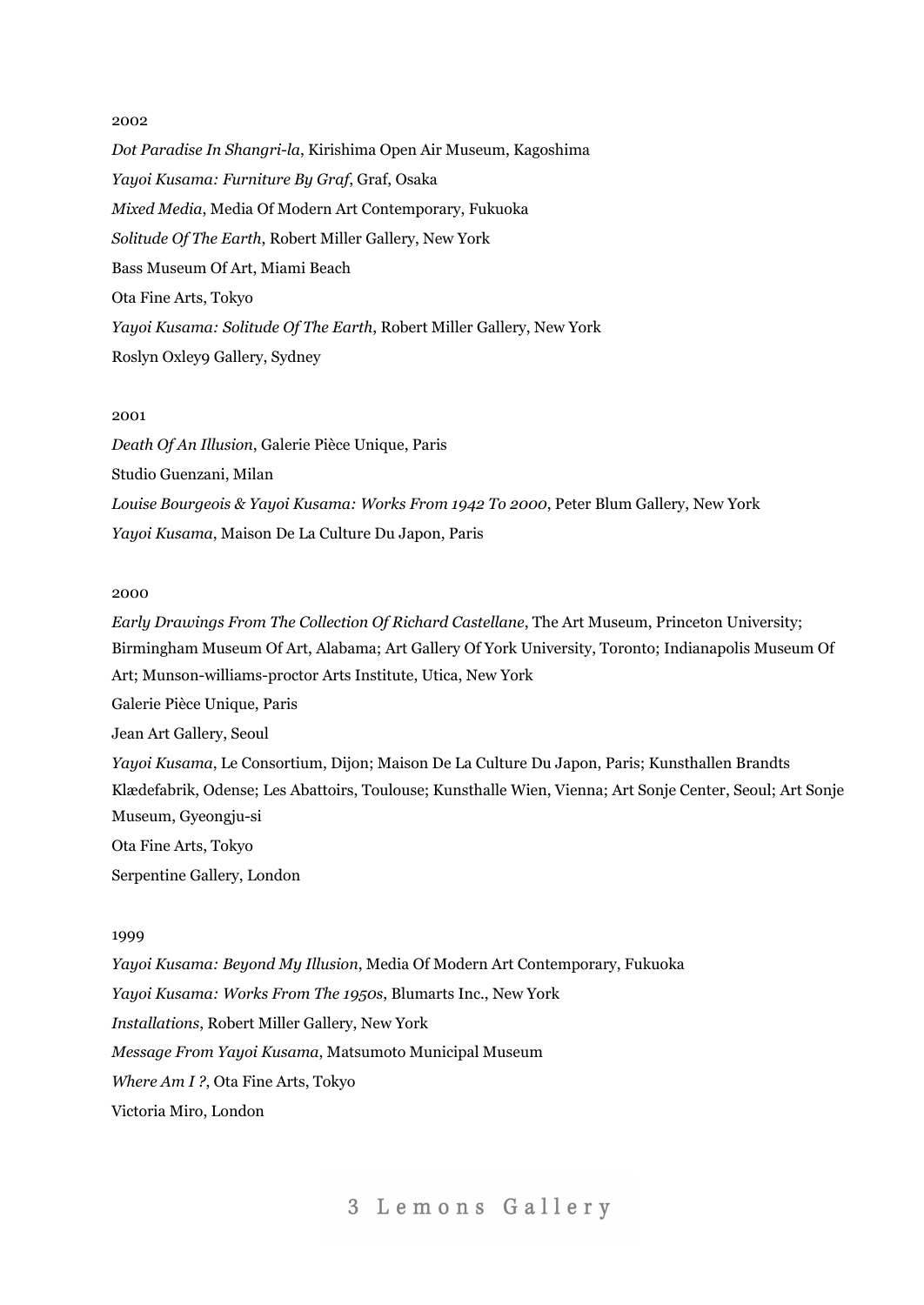*Love Forever: Yayoi Kusama 1958-1968*, Los Angeles County Museum Of Art; Museum Of Modern Art, New York; Walker Art Center, Minneapolis; Museum Of Contemporary Art, Tokyo *Yayoi Kusama 1967-1970: Cage Painting Women*, Media Of Modern Art Contemporary, Fukuoka *Yayoi Kusama Has Occupied Time*, Komagane Kogen Art Museum, Nagano *Yayoi Kusama: Now*, Robert Miller Gallery, New York *Inner Eye: Contemporary Art From The Marc And Livia Straus Collection*, Samuel P. Harn Museum Of Art, Gainesville, Florida; Knoxville Museum Of Art, Tennessee; Georgia Museum Of Art, Athens;

## 1997

*Kusama's Kusama*, Ota Fine Arts, Tokyo

*Yayoi Kusama: Recent Work And Paintings From The New York Years*, Baumgartner Galleries, Washington, D.C.

*Yayoi Kusama: Obsessional Vision*, Arts Club Of Chicago

*Yayoi Kusama: Recent Work*, Margo Leavin Gallery, Los Angeles,

# 1996

*Yayoi Kusama: A Panorama Of My Youth*, Media Of Modern Art Contemporary, Fukuoka *Yayoi Kusama: Ten Paintings From The 1960s To The Present*, Ota Fine Arts, Tokyo *Yayoi Kusama: Repetition*, Art Gallery Artium, Fukuoka *Yayoi Kusama: The 1950s And 1960s. Paintings, Sculptures, Works On Paper*, Paula Cooper Gallery, New York

Miller Gallery, New York

# 1995

*Yayoi Kusama: I Who Committed Suicide*, Ota Fine Arts, Tokyo

# 1994

*Yayoi Kusama: My Solitary Way To Death*, Fuji Television Gallery, Tokyo *Infinity Of Space And Light In The 1950s And 1960s: Yayoi Kusama From The Collection Of Richard Castellane*, Picker Art Gallery At Colgate University, Hamilton, New York *Yayoi Kusama*, Nagano Prefectural Shinano Art Museum Media Of Modern Art Contemporary, Fukuoka *Out Of Bounds*, Benesse Art Site Naoshima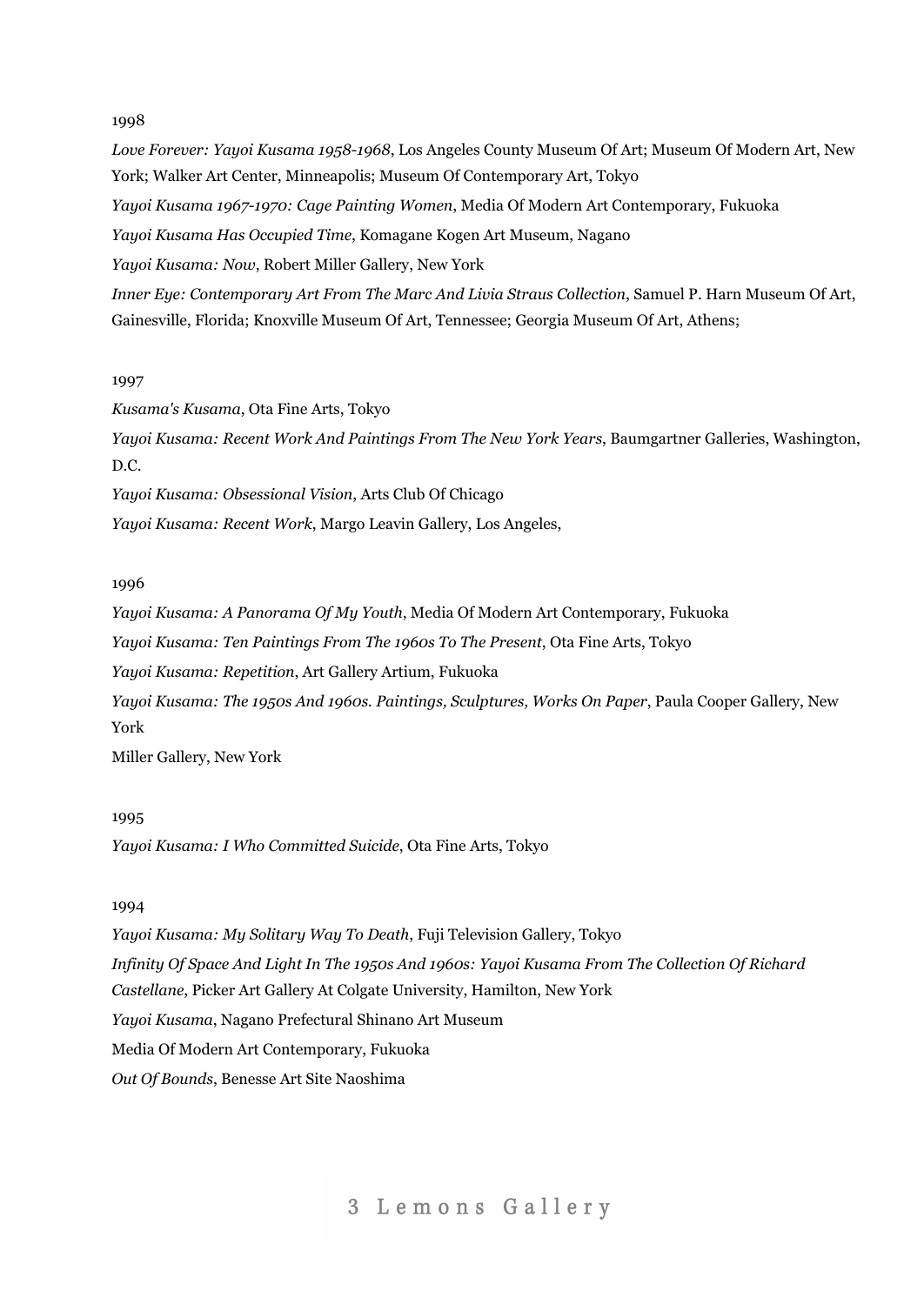1993 Galleria Valentina Moncada, Rome *Yayoi Kusama*, Galleria D'arte Del Naviglio, Venice Galleria Cardazzo, Venice *Ham Collection: Yayoi Kusama 1952-1993*, Gallery Ham, Nagoya *Prints Exhibition*, Fukuoka Art Museum *Japanese Pavilian*, 45th Venice Biennale

# 1992

*Yayoi Kusama: Bursting Galaxies*, Sogetsu Art Museum, Tokyo; Niigata City Art Museum Media Of Modern Art Contemporary, Fukuoka

# 1991

*Kusama's Collage 1952-83*, Nabis Gallery, Tokyo Media Of Modern Art Contemporary, Fukuoka *Between Heaven And Earth*, Fuji Television Gallery, Tokyo ' *Yayoi Kusama: Paintings Prints · Objects*, Oka Shorin, Nagano

# 1989

*Yayoi Kusama: A Retrospective*, Center For International Contemporary Arts, New York *In Context: Yayoi Kusama, Soul-burning Flashes*, Museum Oe Modern Art, Oxford

1988 *Yayoi Kusama: Soul Burning Flashes*, Fuji Television Gallery, Tokyo Hakone Open Air Museum, Kanagawa

1987 Kitakyushu Municipal Museum Of Art, Fukuoka

# 1986

Musée Des Beaux-arts, Calais; Musée Municipal, Dole *Infinity O Explosion*, Fuji Television Gallery, Nabis Gallery, Tokyo Galerie Christian Chenau, Paris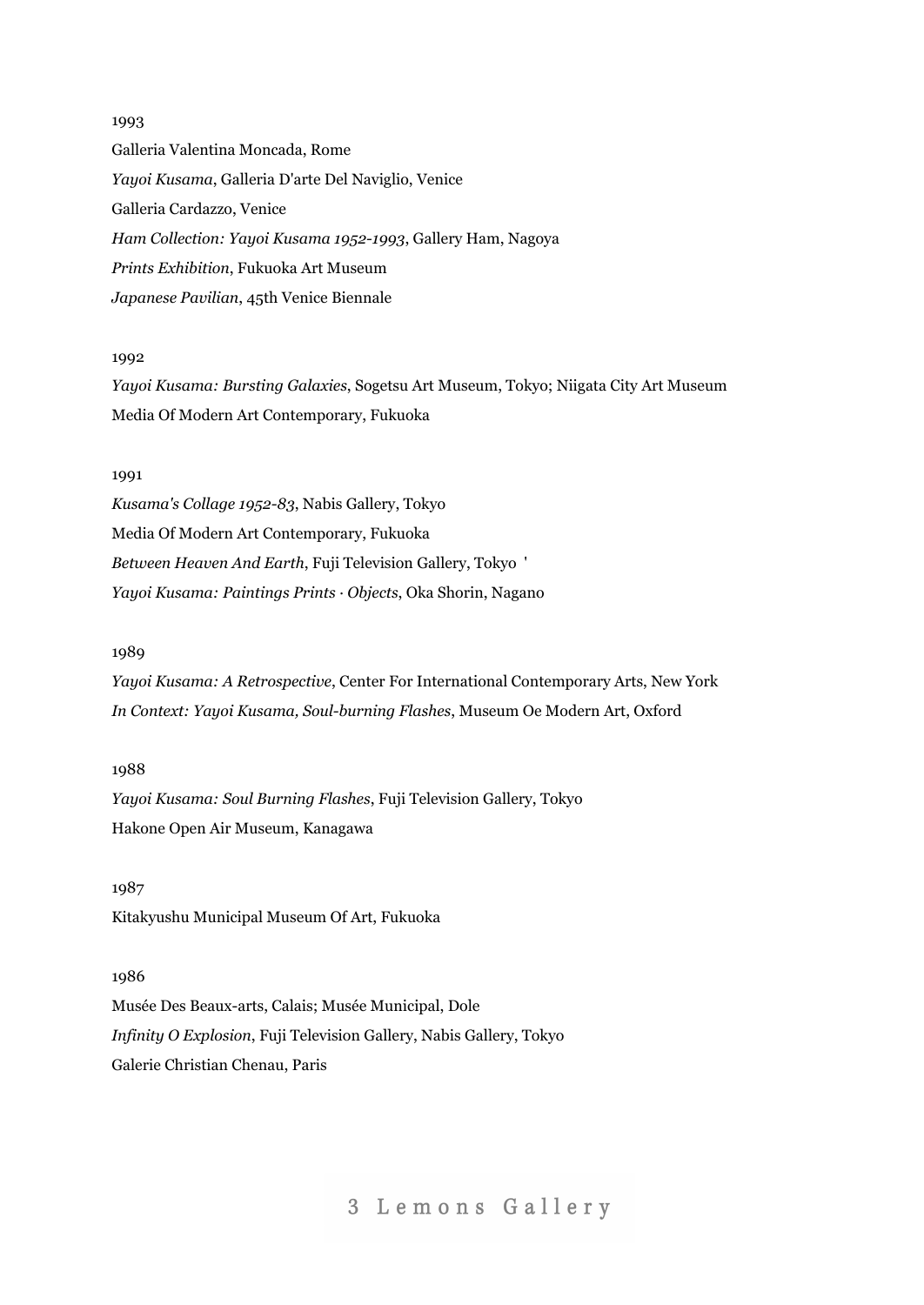1985 *Performance: Flower Of Basara*, Kuhonbutsu Joshin-ji Temple, Tokyo

### 1984

*Yayoi Kusama*, Fuji Television Gallery, Tokyo

# 1983

*Yayoi Kusama: Encounter Of Souls*, Jardin De Luseine, Tokyo *Yayoi Kusama: 1950-1970*, Galerie Ornis, The Hague Supplement Gallery, Tokyo *Yayoi Kusama: 1950-1970*, Internationale Galerij Orezl, The Hague

# 1982

*Obsession: Yayoi Kusama*, Fuji Television Gallery, Tokyo Galleria D'arte Del Naviglio, Milan Gallery Kumo, Tokyo

## 1981

*Yayoi Kusama*, Kikusui, Boston *My Manifesto For 1981*, Abe Studio, Tokyo; Sendai Civic Gallery (Group) *The Puzzle Art Of Yayoi Kusama*, Shibuya Seibu Department Store, Tokyo Central Gallery, Chiba

### 1980

*Yayoi Kusama: Infinity And Repetition Of Nets And Polka Dots*, Gallery Toshin, Tokyo *Yayoi Kusama Soaring From The Dark And Bright Swamp*, Nagano Tokyu Department Store *Unknown Works By Yayoi Kusama: The Flash That Burns Grass*, American Center, Tokyo Toho Gallery, Osaka

## 1979

Chungeki Art Salon, Matsumoto *Yayoi Kusama: Exhibition Of New Works*, Inoue Fourth Floor Gallery, Matsumoto

1978 Matsumoto Wall Of Commerce And Industry Building, Nagano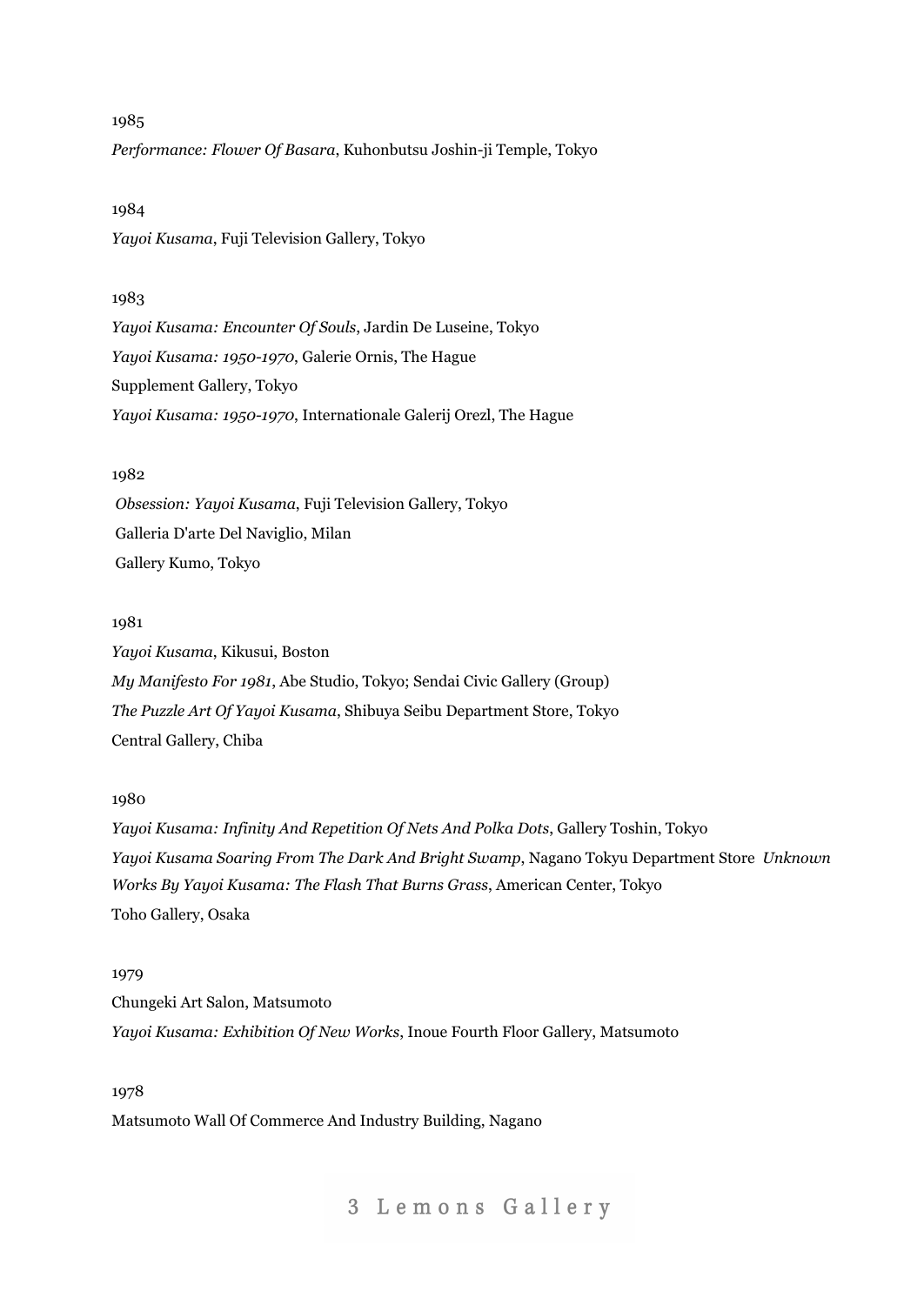*Obsessional Art, A Requiem For Death And Life*, Osaka Formes Gallery, Tokyo

### 1975

*Message Of Death From Hades*, Nishimura Gallery, Tokyo

## 1971

Kusama's Self-obliteration Featured At The First Annual New York Erotic Film Festival

# 1970

*Self-obliteration: An Environmental Performance*, New School For Social Research, New York (Performance) Designs Costumes For The Republic At The Free Store Theater, New York

### 1969

*Launch Artist Louis Abolafia Campaign For Mayor Of New York*, Central Park, New York (Happening) *Grand Orgy To Awaken The Dead ...*, Museum Of Modern Art, New York (Happening) Blue Dome Discotheque, New York (Happening) Iwaibashi Park, Tokyo (Happening) *Nude*, Before The Imperial Palace, Tokyo (Happening) *Body Painting*, Bungei Shunju Company, Tokyo (Happening) *Bust Out Happening*, Sheepsmeadow, Central Park, New York (Happening) Publishes The Weekly Newspaper Kusama Orgy Opens Fashion Boutique On 404 Sixth Avenue In New York

# 1968

Galerie Mickery, Loenersloot, The Netherlands Galerie Lichter, Frankfurt *Nude Performance At The Discotheque*, Electric Circus, New York (Happening) *Body Painting*, Avanti Galleries, New York (Happening) Allan Burke Show, New York (Happening) *Naked Happenings*, Fillmore East, New York (Happening) *Mona Lisa*, Kusama's Studio, New York (Happening) *Orgy By The Soviet Flag*, New York (Happening) *Nixon Homosexual Aussie*, New York (Happening)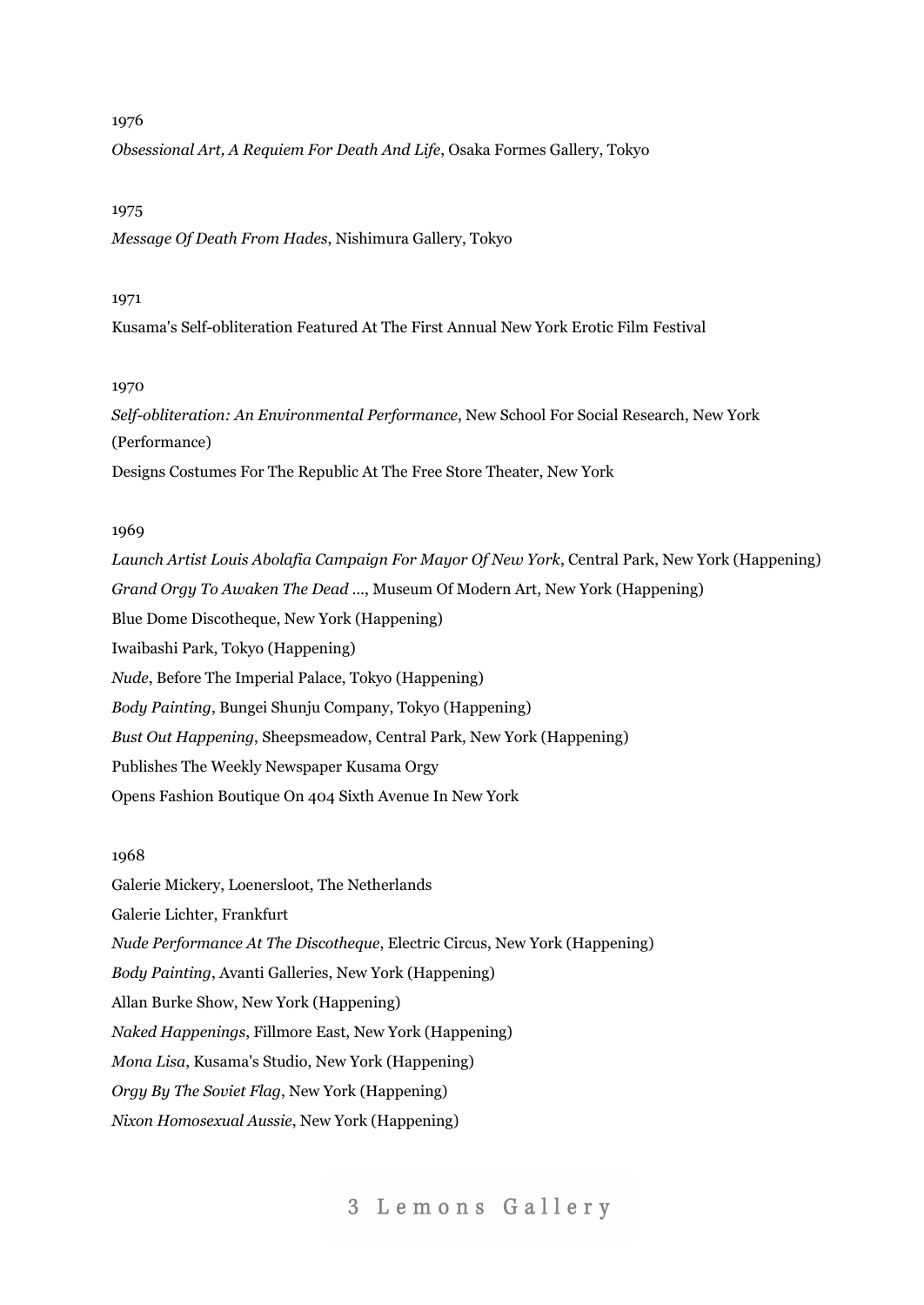# *Burning The Panties*, New York (Happening) *The Horse By Polkadot*, Central Park, New York (Happening) Homosexual Wedding', Church Of Self-obliteration, New York (Happening) *Anatomical Explosion*, New York Stock Exchange; Goddess Of Freedom; Trinity Church; Alice In Wonderland, Central Park; Un Headquarters; Wall Street; Election Commission Headquarters; Subway, New York (Happenings) Receives Awards For "Self-obliteration" At The 4th International Experimental Film Competition In Belgium And At The Ann Arbor Film Festival In Michigan And The 2nd Maryland Film Festival

Films "Flower Orgy" And "Homosexual Orgy" Are Shown On Tv Thoughout The United States Establish Kusama Enterprise Inc

# 1967

*Objecten: Made In Usa*, *Love Room*, Galerij Orez, The Hague *Self-obliteration: An Audio-visual-light Performance*, Black Gate Theater, New York (Performance) *Body Festival*, Tompkins Square Park And Washington Square Park, New York (Happening) *Body Festival*, Chrysler Museum, Provincetown, Massachusetts (Happening) *Kusama Tea Dancers*, Electric Circus, New York (Happening) *Body-painting Party*, Cheetah Club , New York (Happening) *Horseplay*, Woodstock, New York (Happening) *Love Room*, International Galleri Holes, Happening Performing A Polka-dot Happening Series Throughout The Netherlands Her Movie "Self-disappearance" Was Released In Theaters In Paris And Aired On Television In Germany, The Netherlands, Belgium And Italy.

# 1966

*Driving Image Show*, Galleria D'arte Del Naviglio, Milan *Kusama Peep Show: Endless Love Show*, Castellane Gallery, New York *Driving Image Show*, Galerie Me, Thelen, Essen

1965 *Floor Show*, Castellane Gallery, New York International Galerij Orez, Hague

1964 *Driving Image Show*, Castellane Gallery, New York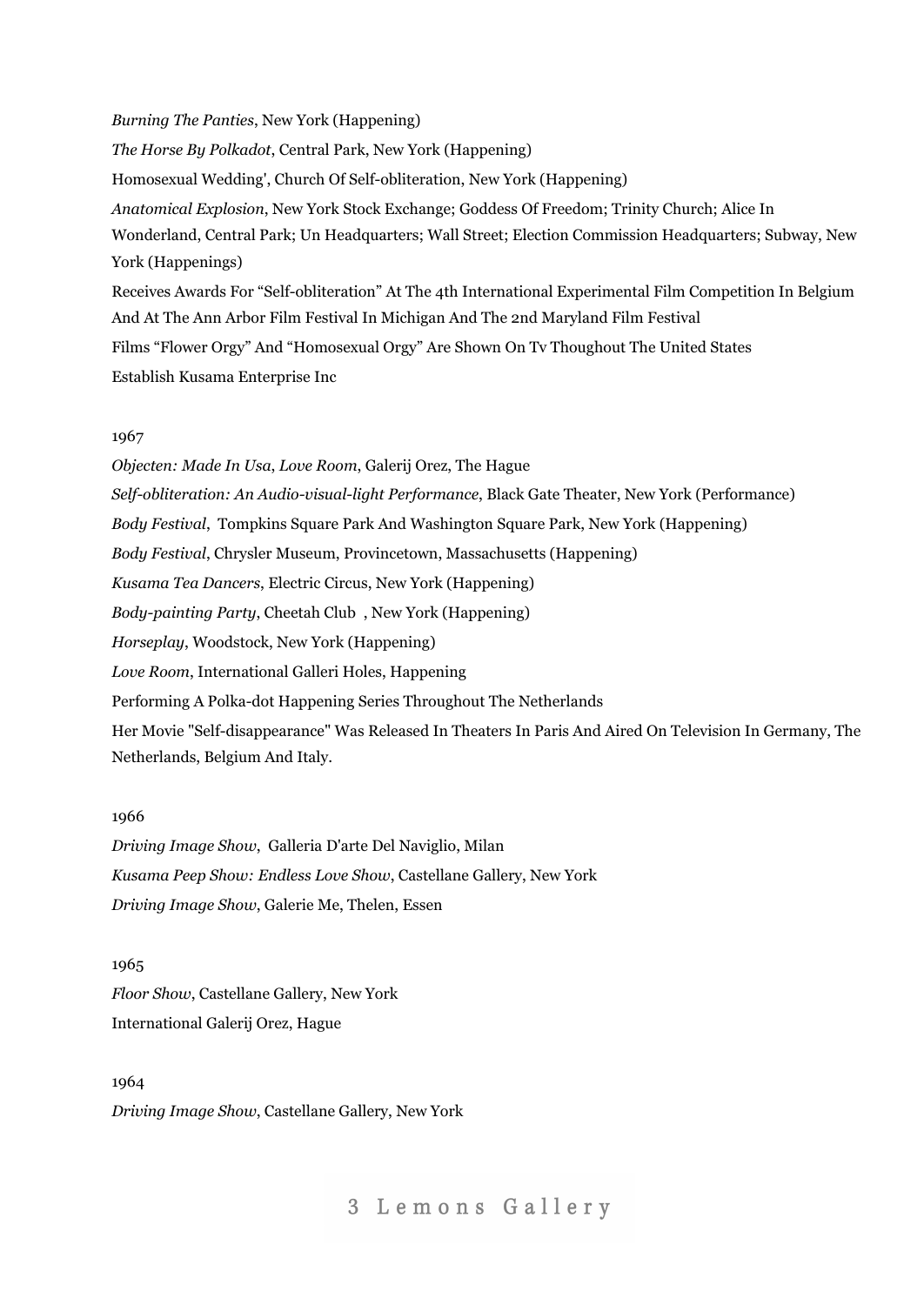1963 *Aggregation: 1000 Boat Show*, Gertrude Stein Gallery, New York

1962 Robert Hanamura Gallery, Chicago

# 1961

*Yayoi Kusama: Recent Paintings*, Stephen Radich Gallery, New York *Yayoi Kusama: Watercolor Painting* Gres Gallery, Washington, D.C.

1960 Gres Gallery, Washington, D.C.

1959

*Recent Paintings By Yayoi Kusama*, Nova Gallery, Boston *Yayoi Kusama*, Brata Gallery, New York

1957 *Yayoi Kusama*, Zoë Dusanne Gallery, Seattle

1955 *Yayoi Kusama*, Kyuryudo Gallery, Tokyo *Yayoi Kusama*, Takemiya Gallery, Tokyo

1954 *Yayoi Kusama*, Shirokiya Department Store, Tokyo Mimatsu Shobo Gallery, Tokyo

1952

*New Works By Yayoi Kusama : The First Solo Exhibition*, First Community Center, Matsumoto *New Works By Yayoi Kusama : The Second Solo Exhibition*, First Community Center, Matsumoto

# **SELECTED GROUP EXHIBITIONS**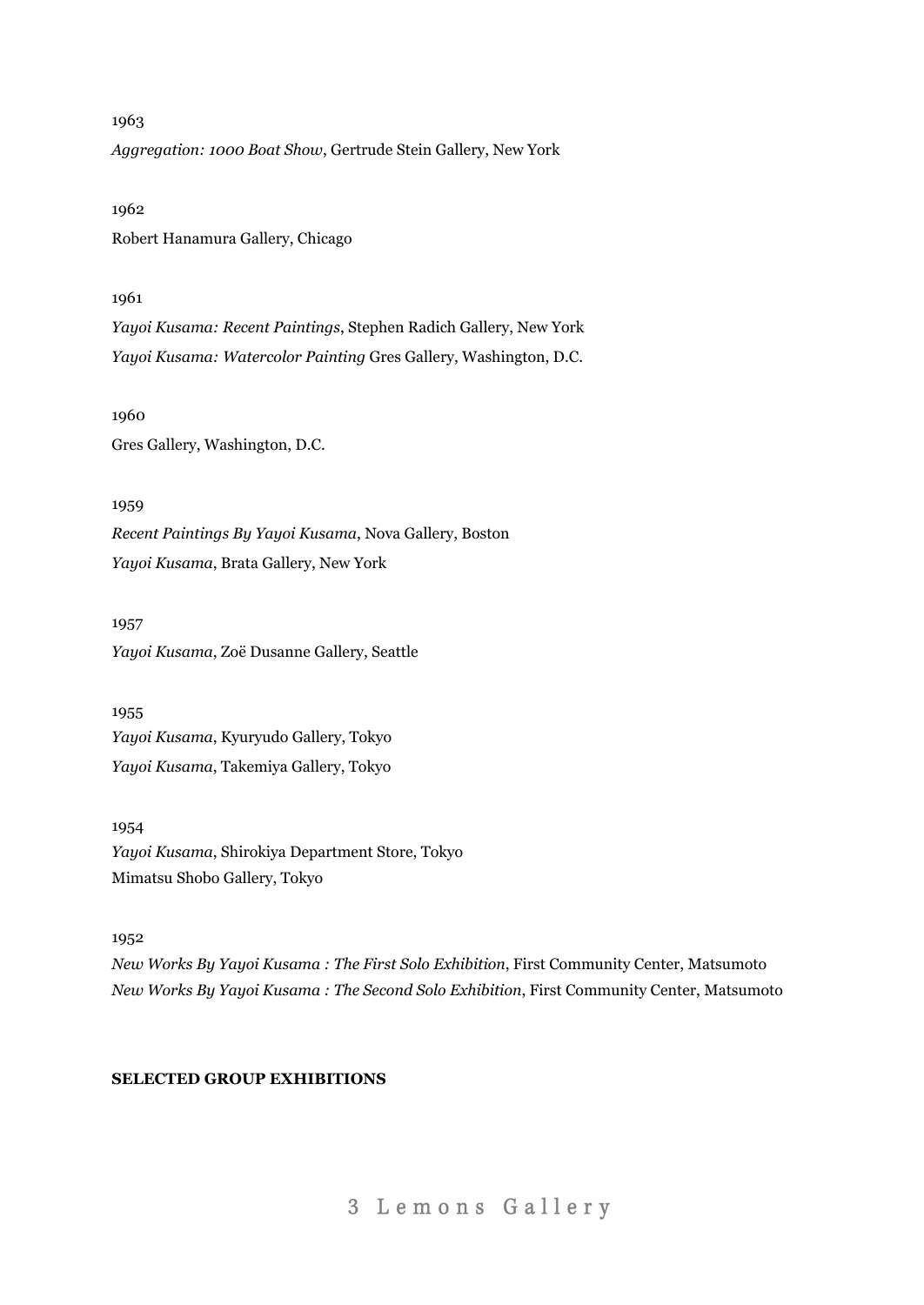# 2017 *1st Honolulu Biennial Jardin Infini, De Giverny À L'amazonie*, Centre Pompidou, Metz

### 2016

*Her Crowd: New Art By Women From Our Neighbors,* Private Collections, Bruce Museum, Greenwich *She: International Women Artists Exhibition*, Long Museum, Shanghai *Performing For The Camera*, Tate Modern, London *On The Origin Of Art*, Museum Of Old And New Art, Hobart

### 2015

*When I Give, I Give Myself*, Van Gogh Museum, Amsterdam *Blue Moon: The Feeling Of Light*, Kunsthalle Hgn, Duderstadt *Hamster-hipster-handy: Under The Spell Of The Mobile Phone*, Museum Für Angewandte Kunst, Frankfurt *America Is Hard To See*, Whitney Museum Of American Art, New York *La Grande Madre/The Great Mother*, Fondazione Nicola Trussardi, Milan *Occupational Therapy*, Contemporary Art Museum Saint Louis, Missouri *La La La Human Steps*, Museum Boijmans Van Beuningen, Rotterdam *International Pop*, Walker Art Center, Minneapolis *This Is Not A Love Song: Video Art And Pop Music Crossovers*, Pera Museum, Istanbul *Zero: Let Us Explore The Stars*, Stedelijk Museum, Amsterdam *The Inaugural Installation*, The Broad, Los Angeles

#### 2014

*Love Story: The Anne And Wolfgang Titze Collection*, Belvedere, Vienna *She: Picturing Women At The Turn Of The 21st Century*, David Winton Bell Gallery At Brown University, Providence, Rhode Island *Make It New: Abstract Painting 1950-1975*, Clark Art Institute, Witliamstown, Massachusetts *Narcisse: L'image Dans L'onde*, Fondation François Schneider, Wattwiller *Zero: Countdown To Tomorrow 1950s-60s*, Solomon R. Guggenheim Museum, New York *Logical Emotion: Contemporary Art From Japan*, Haus Konstruktiv, Zurich, Touring To Kunstmuseum Moritzburg Halle *Spielobjekte: Die Kunst Der Möglichkeiten*, Museum Tinguely, Basel *Parallel Views: Italian And Japanese Art From The 1950s, 1960s And 1970s*, Warehouse, Dallas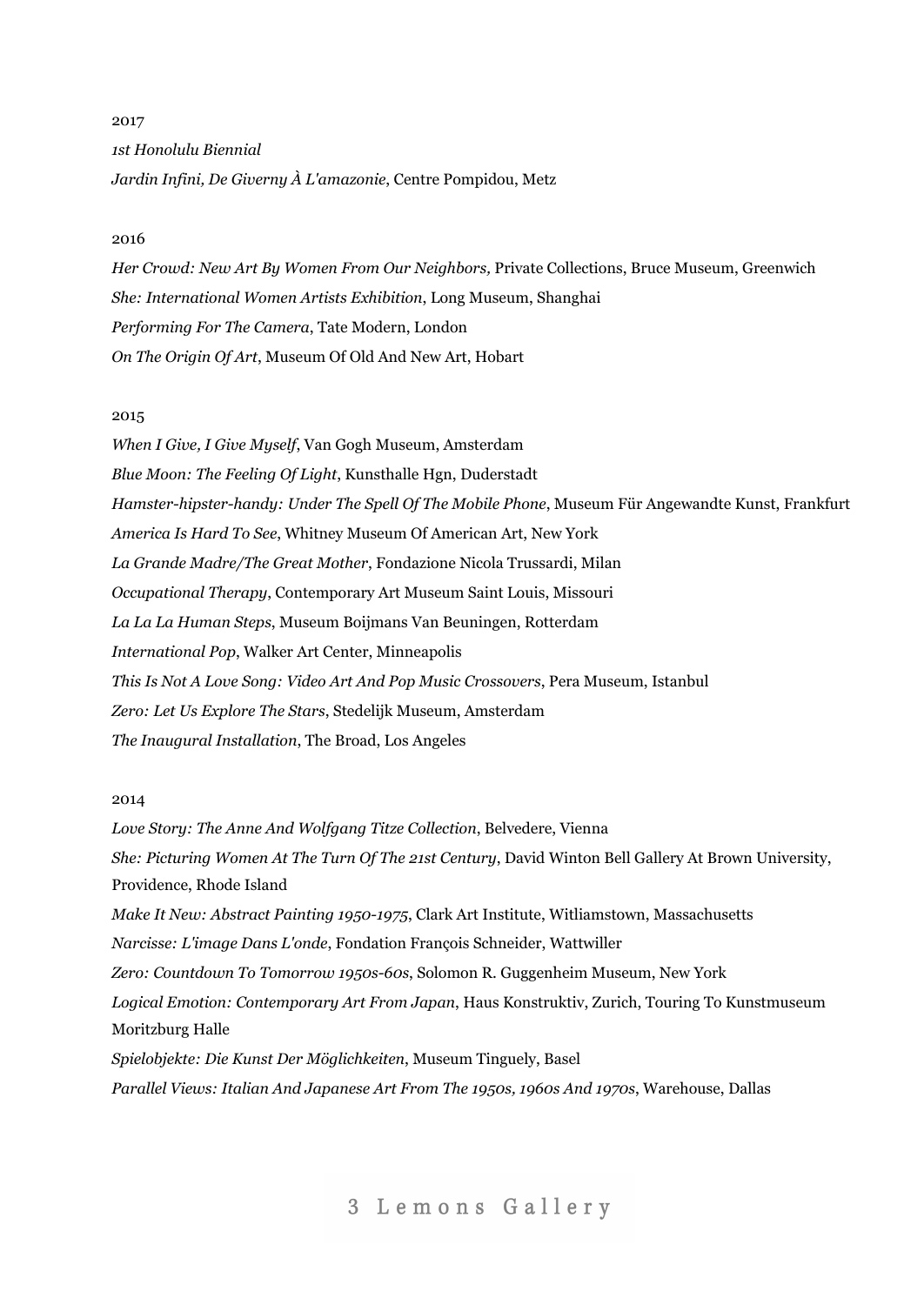*Visceral Sensation: Volces So Far, So Near*, 21st Century Museum Of Contemporary Art, Kanazawa *Der Schein: Glanz, Glamour, Musion*, Kestnergesellschaft, Hannover *All You Need Is Love: From Chagall To Kusama And Hatsume Miku*, Mori Art Museum, Tokyo *Situations And Exchanges: Fukuoka Contemporary Art Chranicle 1970-2000*, Fukuoka Art Museum *6th Echigo-tsumari Art Triennale*, Niigata *Rose Is A Rose/Róża Jest Róża*, Biuro Wystaw Artystycznych (Bwa), Tarnów, Poland Marseille-provence 2013, Aix-en-provence *From Yayoi Kusama To Yoshitoma Nara: The Pleasure Of Contemporary Art*, Takamatsu City Museum Of Art, Kagawa

## 2012

*Elles: Sam. Singular Works By Seminal Women Artists*, Seattle Art Museum *Art Will Thrill You! The Essence Of Modern Japanese Art*, The National Museum Of Modern Art, Tokyo *Son Et Lumiere (Et Sagesse Profonde)*, 21st Century Museum Of Contemporary Art, Kanazawa *1st Kiev Biennale Dialogues*, Setagaya Art Museum, Tokyo *La Vie Des Formes*, Les Abattoirs, Toulouse *To Wander A Garden*, Vangi Sculpture Garden Museum, Shizuaka *Double Vision: Contemporary Art From Japan*. State Museum Of Modern Art Of Russian Academy Of Arts, Moscow; Haifa Museum Of Art, Israel *Narcissus Reflected: The Narcissus Myth In Surrealist And Contemporary Art*, Fruitmarket Gallery, Edinburgh *Punkt. Systeme: Vom Pointillismus Zum Pixel*, Wilhelm Hack Museum, Ludwigshafen *Of Human Scale And Beyond: Experience And Transcendence*, Hong Kong Arts Centre *In Wonderland: The Surrealist Adventures Of Women Artists In Mexico And The United States*, Los Angeles County Museum Of Art; Musée National Des Beaux-arts Du Québec, Canada; Museo De Arte Moderno, Mexico City

# 2011

*Alice In Wonderland*, Tate Liverpool; Museo Di Arte Moderna E Contemporanea Di Trento E Rovereto, Italy; Hamburger Kunsthalle, Hamburg

*Colour In Art*, Louisiana Museum Of Modern Art, Humlebæk

1st Chengdu Biennale, China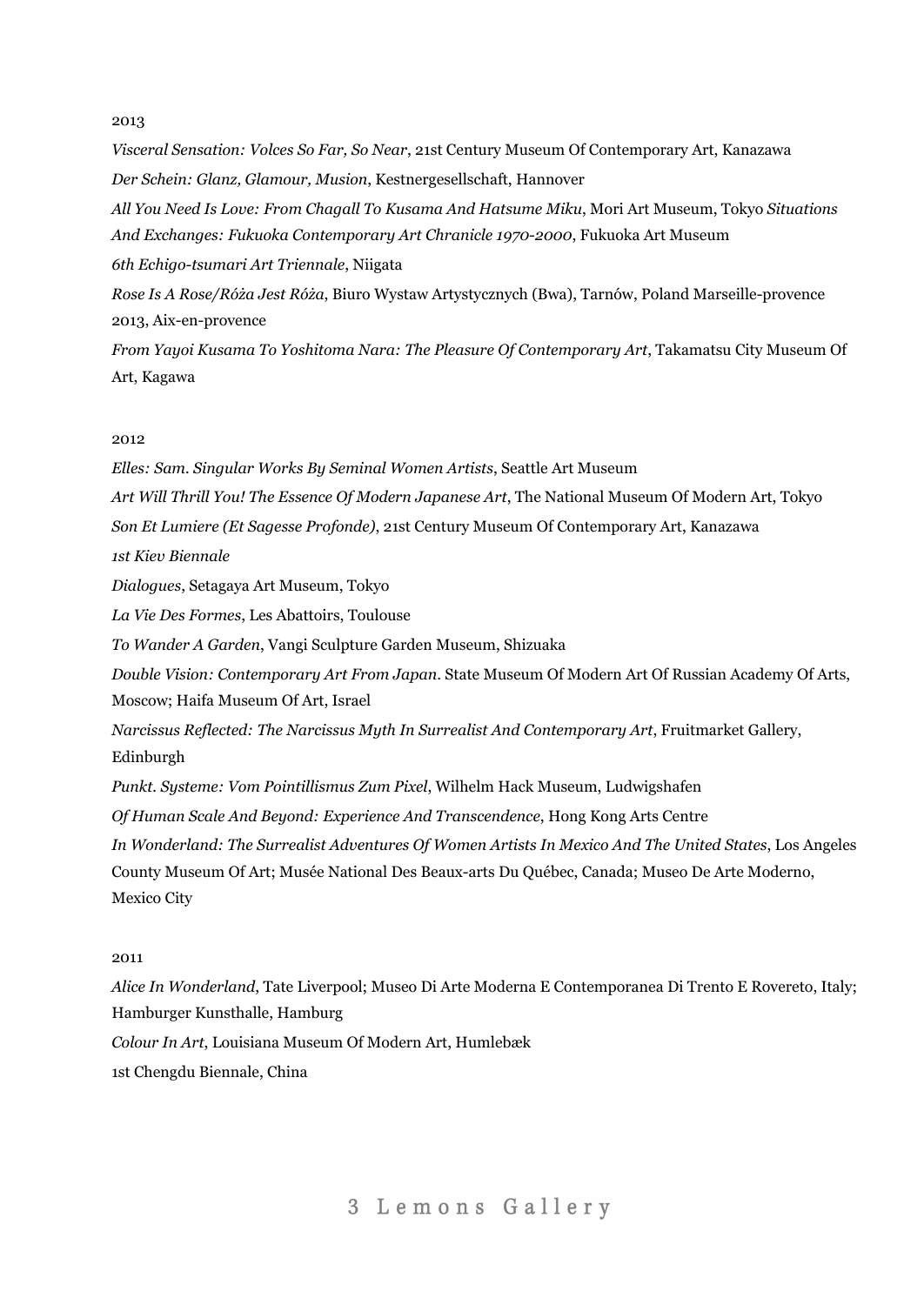1st Aichi Triennale *New Realisms 1957-1962: Object Strategies Between Readymade And Spectacle*, Museo Nacional Centro De Arte Reina Sofía, Madrid *Seductive Subversion: Women Pop Artists 1958-1968*, Rosenwald-wolf Gallery At The University Of The Arts, Philadelphia; Brooklyn Museum, New York 17th Biennale Of Sydney *The Madness Of Art*, Villa Rufolo, Ravello, Italy *Resonance*, Suntory Museum, Osaka *Pictures By Women: A History Of Modern Photography*, Museum Of Modern Art, New York *Innocence: Art Towards Life*, Tochigi Prefectural Museum Of Fine Arts *Mind And Matter: Alternative Abstractions 1940s To Now*, Museum Of Modern Art, New York *Garden Of Painting: Japanese Art Of The 2000s*, National Museum Of Art, Osaka

### 2009

*Big In Japan*, Contemporary Art Center, Vilnius, Lithuania *Mapping The Studio*, Pinault Foundation, Venice *Walking In My Mind*, Hayward Gallery, London 4th Echigo-tsumari Art Triennial, Matsudai *Twist And Shout: Contemporary Art From Japan*, Bangkok Art And Culture Center, Thailand *Elles@Centrepompidou*, Centre Pompidou, Paris

## 2008

*Japan! Culture+Hyper Culture*, The John Fitzgerald Kennedy Center, Washington, D.C. 5th Liverpool Biennial

### 2007

*Beautiful New World: Contemporary Visual Culture From Japan*, Long March Project, Beijing; Guangdong Museum Of Art

### 2006

*Cosmic Wonder*, Yerba Buena Center For The Arts, San Francisco 1st Singapore Biennale *Naoshima Standard 2*, Benesse Art Site Naoshima, Kagawa *Real Utopia: Stories Of The Unlimited*, 21st Century Museum Of Contemporary Art, Kanazawa *Tokyo-berlin/Berlin-tokyo*, Mori Art Museum, Tokyo; Neue Nationalgalerie, Berlin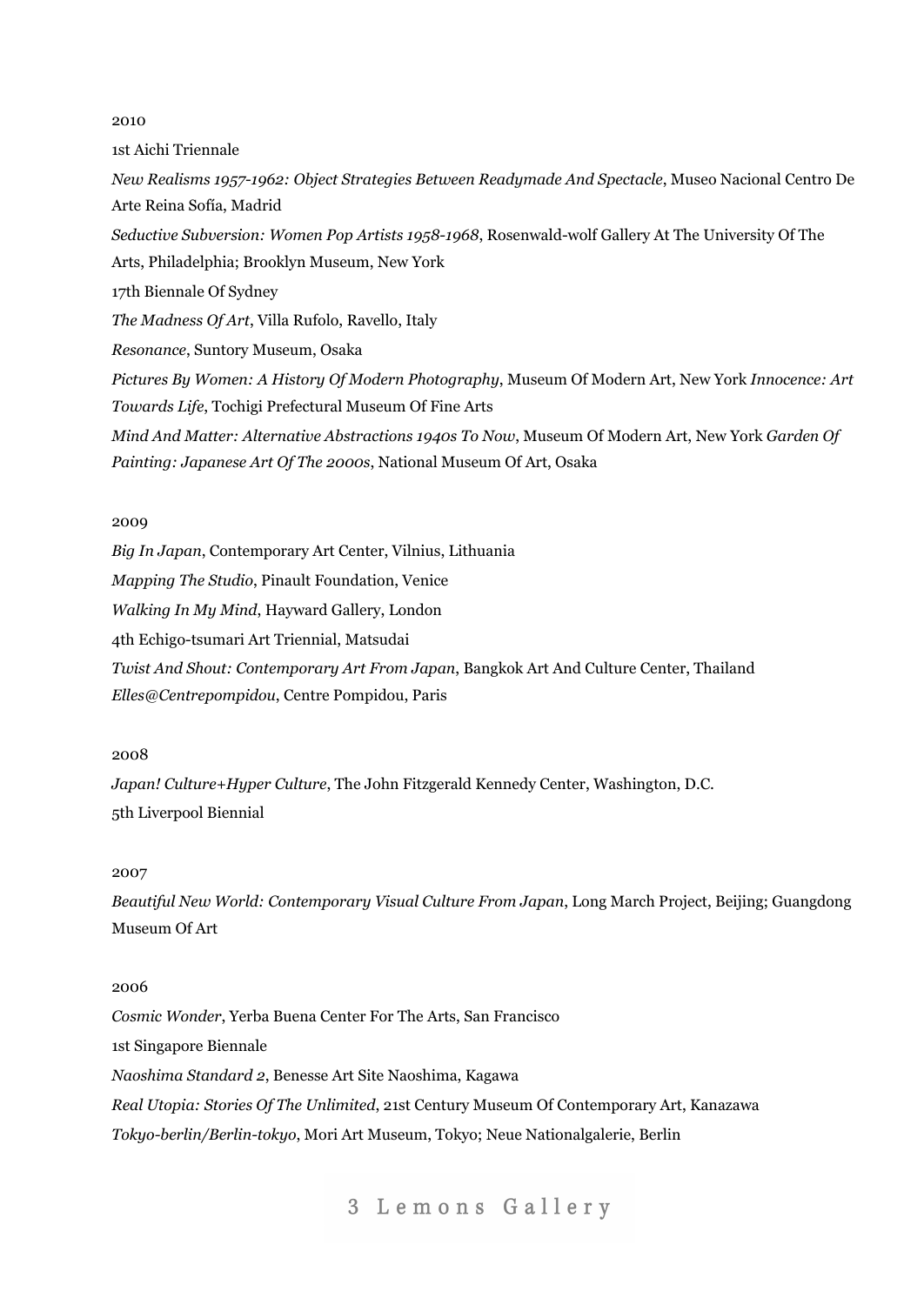*Summer Of Love: Art Of The Psychedelic Era*, Tate Liverpool; Schirn Kunsthalle, Frankfurt; Kunsthalle Wien, Vienna; Whitney Museum Of American Art, New York 3rd Valencia Biennial *Chikaku: Time And Memory In Japan*, Kunsthaus Graz And Camera Austria; Museo De Arte Contemporánea, Vigo, Spain; Taro Okamoto Museum Of Art, Kawasaki *Part Object, Part Sculpture,* Wexner Center For The Arts, Columbus, Ohio *Kiss The Frog! The Art Of Transformation*, Nasionalmuseet For Kunst Og Design, Oslo

2004 Whitney Biennial Of American Art *Flower Power*, Palais Des Beaux-arts De Lille

2003 7th Lyon Biennale 2nd Echigo-tsumari Art Triennale

#### 2002

*Expo.02, Instant And Eternity*, Mora, Switzerland 4th Asia Pacific Triennial Of Contemporary Art *Imagine, You Are Standing Here In Front Of Me: Caldic Collection*, Museum Boijmans Van Beuningen, Rotterdam

# 2001

Century City, Tate Modern, London *Les Années Pop 1956-1968*, Centre Pompidou, Paris *Collaborations With Parkett: 1984 To Now*, Museum Of Modern Art, New York 1st Yokohama International Triennial Of Contemporary Art

2000 12th Biennale Of Sydney *Hyper Mental*, Kunsthaus Zürich; Hamburger Kunsthalle, Hamburg

### 1999

Contemporary Classicism', Neuberger Museum Of Art At State University, Purchase, New York *Post-hypnotic*, Illinois State University Gallery, Normal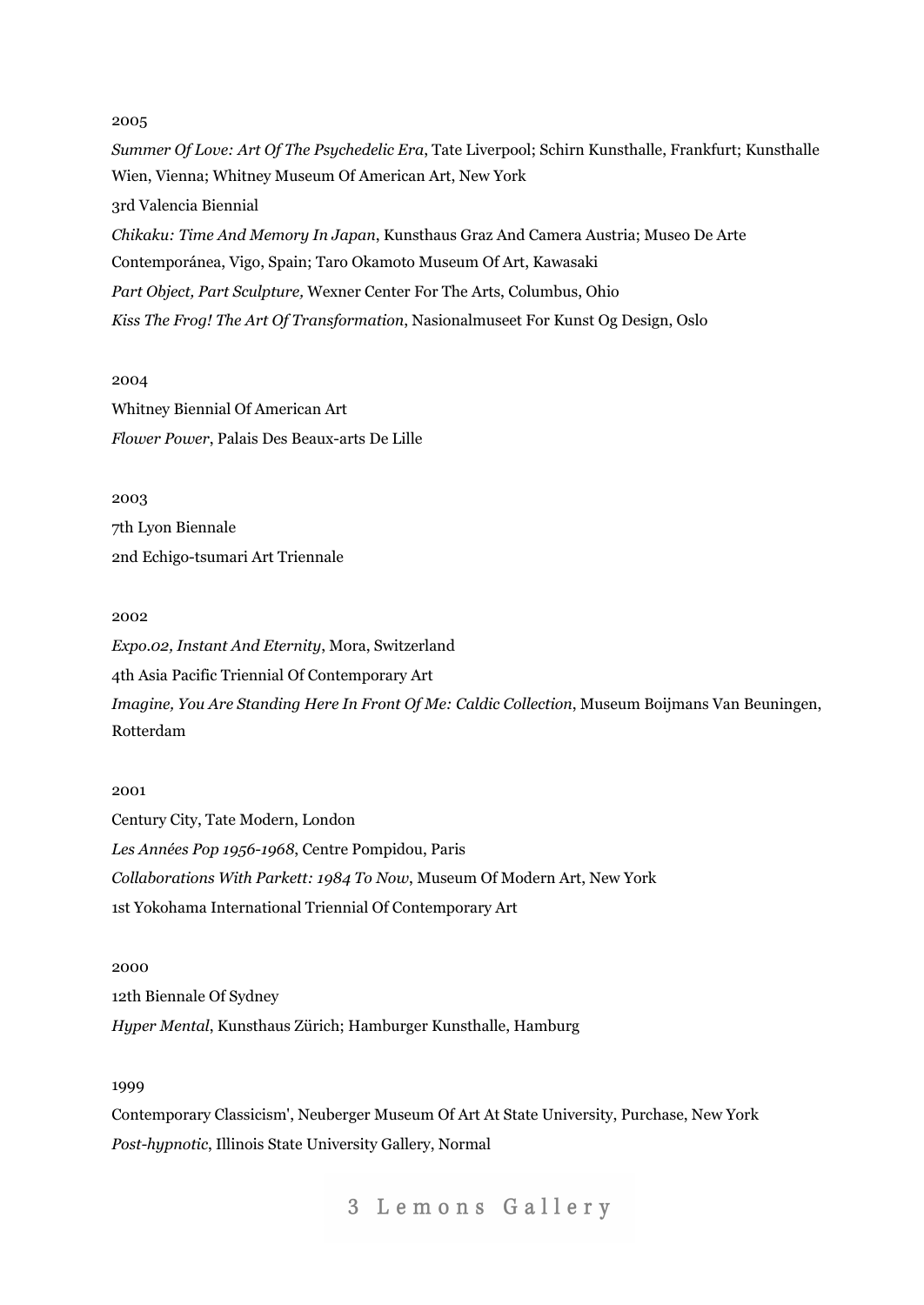*Visions Of The Body: Fashion Or Invisible Corset*, National Museum Of Modern Art, Kyoto

# 1998

*Inner Eye: Contemporary Art From The Marc And Livia Straus Collection*, Samuel P. Harn Museum Of Art, Gainesville, Florida; Knoxville Museum Of Art, Tennessee; Georgia Museum Of Art, Athens; Chrysler Museum Of Art, Norfolk, Virginia

*Organic*, Musée De L'histoire De La Médecine, Toulouse

*Out Of Actions: Between Performance And The Object 1949- 1979*, Museum Of Contemporary Art, Los Angeles; Museum Für Angewandte Kunst, Vienna; Museu D'art Contemporani De Barcelona; Museum Of Contemporary Art, Tokyo; National Museum Of Art, Osaka 24th São Paulo Biennale

# 1997

*De-genderism*, Setagaya Art Museum, Tokyo *Floating Images Of Woman In Art History*, Tochigi Prefectural Museum Of Fine Art *The Maximal 1960s*, Museum Of Modern Art, New York *Art Fashion*, Guggenheim Museum Soho, New York

# 1996

*Inside The Visible: An Elliptical Traverse Of Twentieth-century Art*, Institute Of Contemporary Art, Boston; Whitechapel Art Gallery, London *Art Of The Postwar 1960s Avant-garde*, Kurashiki City Art Museum *L'informe: Mode D'emploi*, Centre Pompidou, Paris

## 1995

*Division Of Labor: Women's Work In Contemporary Art*, Bronx Museum Of The Arts, New York; Museum Of Contemporary Art, Los Angeles '

*Revolution: Art Of The 1960s From Warhol To Beuys*, Museum Of Contemporary Art, Tokyo

*Narcissistic Disturbance*, Otis College Of Art And Design, Los Angeles

*Ars 95*, Museum Of Contemporary Art, Helsinki

*New Installations*, Mattress Factory, Pittsburgh

*Japan Today*, Louisiana Museum Of Modern Art, Humlebæk; Kunstnernes Hus, Oslo; Wäinő Aaltosen Museo, Turku, Finland; Liljevalchs, Stockholm; Museum Für Angewandte Kunst, Vienna

# 1994

*Japanese Art After 1945: Scream Against The Sky*, Yokohama Museum Of Art; Solomon R. Guggenheim Museum, New York; San Francisco Museum Of Modern Art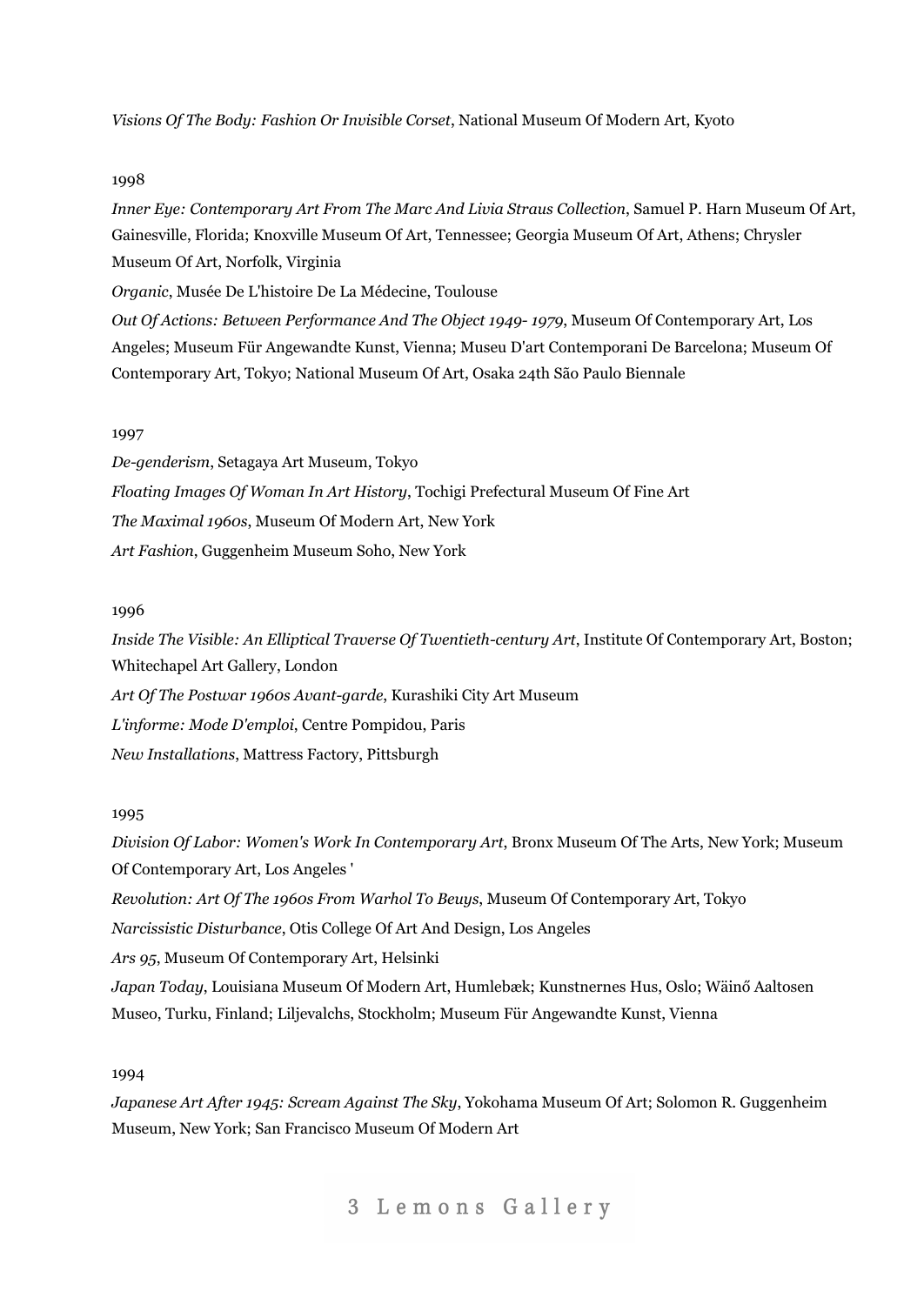*When The Body Becomes Art*, Itabashi Art Museum, Tokyo *Memento Mori: Visions Of Death C. 1500-1994*, Machida City Museum Of Graphic Arts, Tokyo; Tochigi Prefectural Museum Of Fine Arts *Very Special Art*, The Ueno Royal Museum, Tokyo; Hakone Open-air Museum *Aspects (1979-1994)*, Hara Museum Arc, Gunma

## 1993

*Highroads Of The 1960s*, Galeria Delta, Rotterdam

*Abject Art: Repulsion And Desire In Contemporary Art*, Whitney Museum Of American Art, New York *Japanese Outsider Art: Inhabitants Of Another World*, Setagaya Art Museum, Tokyo

1992

*10 Artists: Contemporary Japanese Art Of The 1980s-90s*, Tokyo Metropolitan Art Museum

1991

Tokyo Art Expo, Tokyo

1990 *Aeronart*, Grand Palais, Paris

1989

*The "Junk" Aesthetic: Assemblage Of The 1950s And Early 1960s*, Whitney Museum Of American Art, New York

1988 *Gruppe Zero*, Galerie Schoeller, Düsseldorf

1987 Chicago International Art Exposition

1986

Japon Des Avant-garde 1910-70, Centre Pompidou, Paris Japanese Art Today, Mandeville Gallery University Of California, San Diego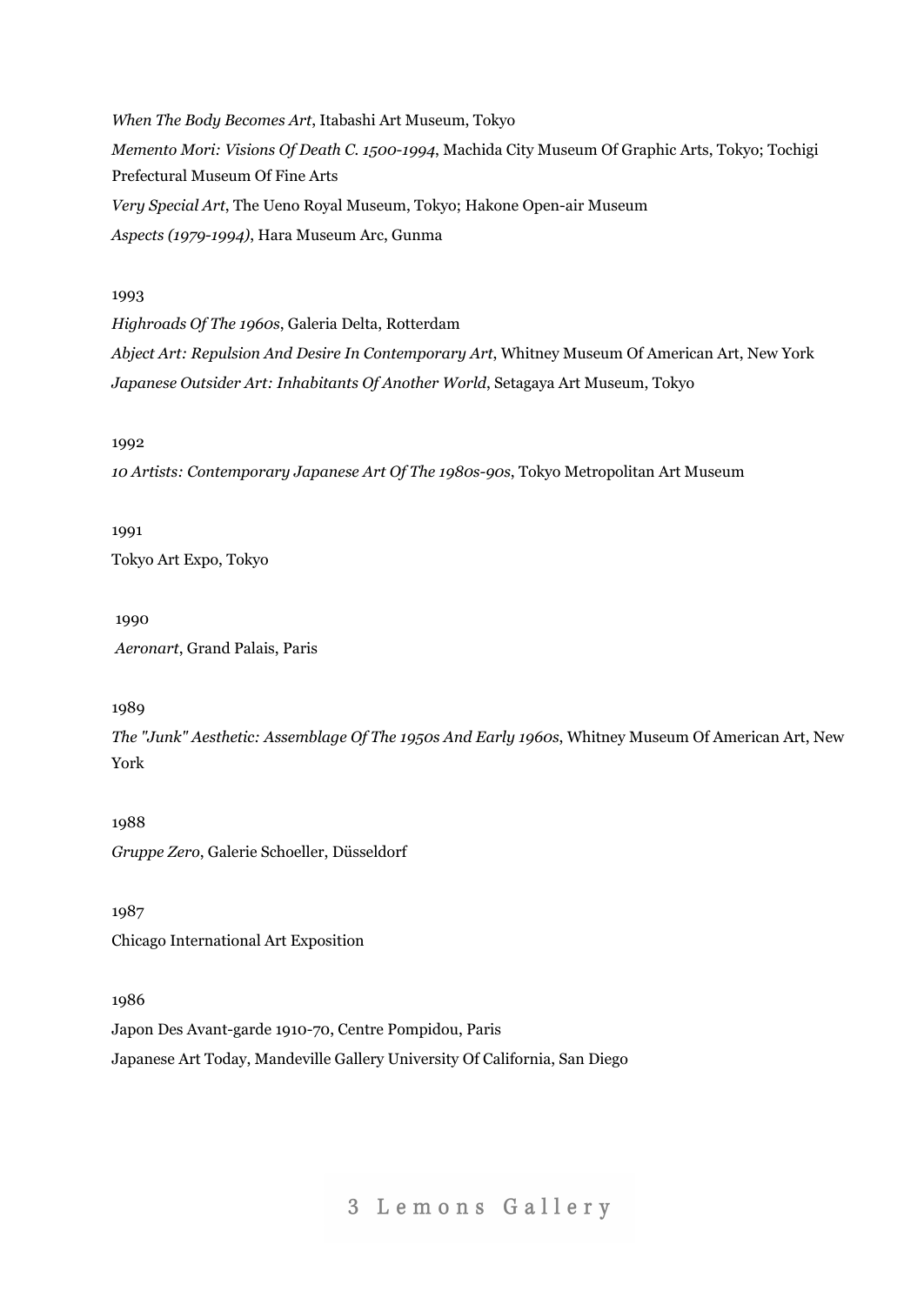*Reconstructions: Avant-garde Art In Japan 1945-1965*, Museum Of Modern Art, Oxford; Fruitmarket Gallery, Edinburgh

# 1984

*Blam! The Explosion Of Pop, Minimalism And Performance, 1958-1964*, Whitney Museum Of American Art, New York

# 1983

*Trends Of Japanese Art In The 1960s Ii: Towards Diversity*, Tokyo Metropolitan Art Museum

# 1981

*My Manifesto For 1981*, Abe Studio, Tokyo; Sendai Civic Gallery *Two Decades Of Contemporary Japanese Art*, Kodosha Gallery, Ichinoseki *The 1960s: A Decade Of Change In Contemporary Japanese Art*, National Museum Of Modern Art, Tokyo; National Museum Of Modern Art, Kyoto

# 1979

*Weich Und Plastisch (Soft Art)*, Kunsthaus, Zurich

# 1978

*Shapes Of Chair: From Design To Art*, National Museum Of Art, Osaka

# 1977

*Improbable Furniture*, Institute Of Contemporary Art, Philadelphia; La Jolla Museum Of Contemporary Art, California; Museum Of Contemporary Art, Chicago 3rd Moscow International Biennale

1976 *Tenth Street Days: The Co-ops Of The 1950s*, Brata Galley, New York

# 1970

*Zero-unexecuted*, Nederlands Instituut Voor Kunstgeschiedenis, Amsterdam *Art Of The 1960s*, Wallraf-richartz-museum, Cologne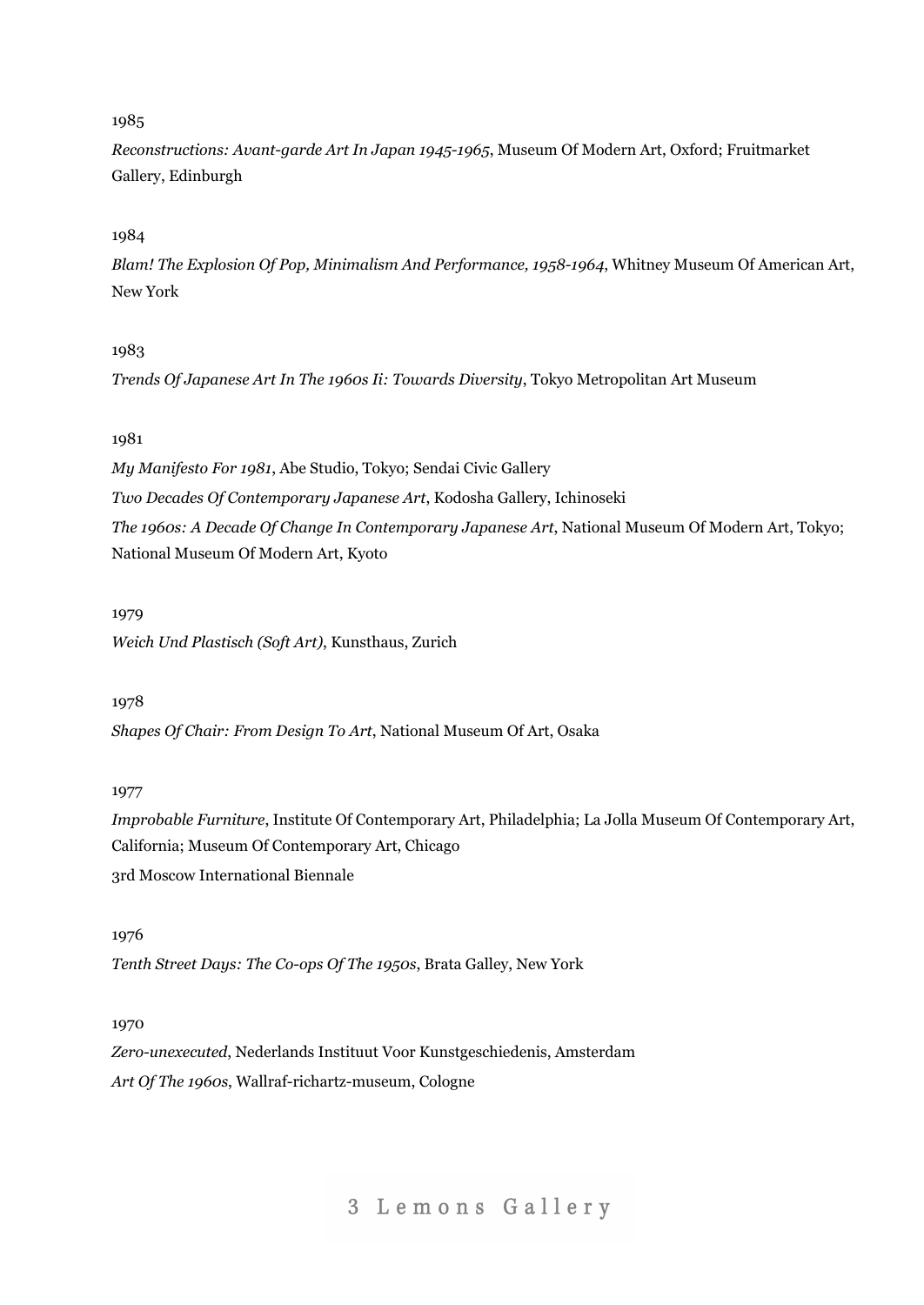*Soft And Apparently Soft Sculpture*, Georgia Museum Of Art, Athens; Oswego State University Of New York State; Cedar Rapids Art Center, Iowa; Michigan State University; Andrew Dickinson White Museum At Cornell University In Ithaca, New York

# 1967

*Opposition: Made In Usa*, Gallery Delta, Rotterdam *Austering: Seriel Formation*, Johann Wolfgang Goete University Studio Gallery, Frankfurt

# 1966

*Zero Op Zee*, Internationale Galerij Orez, The Hague 33rd Venice Biennale *The Object Transformed*, Museum Of Modern Art *New Collection*, Kreisler Museum, Provincetown, Massachusetts *Total-realismus*, International Galeri Holes, Hague, Tour Galerie Potsdamer, Berlin *Internal And External Spaces: Exhibition Dedicated To Universal Art*, Moderna Museet, Stockholm

### 1965

*New Eyes*, Chrysler Museum, Provincial Town, Massachusetts *Aktuell 65*, Gallery Actuel, Bern *De Neuwe Stijl: Werck Van De International Avantgarde*, De Bezige Bij, Amsterdam *Nul Negentienhonderd Vif En Zestig*, Stedelijk Museum, Amsterdam *Zero Avantgarde*, Galleria Del Cavallino, Venice *Japanese Artist Abroad: Europe And America*, National Museum Of Contemporary Art, Tokyo

## 1964

*The New Art* , Davison Art Center, Stedelijk Museum, Middletown International Gallery, Prague *Mikro Zero / Nul / Mikro Nieuwe Realime*, Galerie Delta, Rotterdam; Rhedena Lyceum, Velp. Galerie Amstel 47, Amsterdam *Group Zero*, Institute Of Contemporary Art, Philadelphia; Washington Gallery Of Modern Art, D.C.

## 1963

*New Work: Part I*, Green Gallery, New York *Panorama Van De Nieuwe Tendenzen*, Gallery Amstel, Amsterdam *No Show*, Gertrude Stein Gallery, New York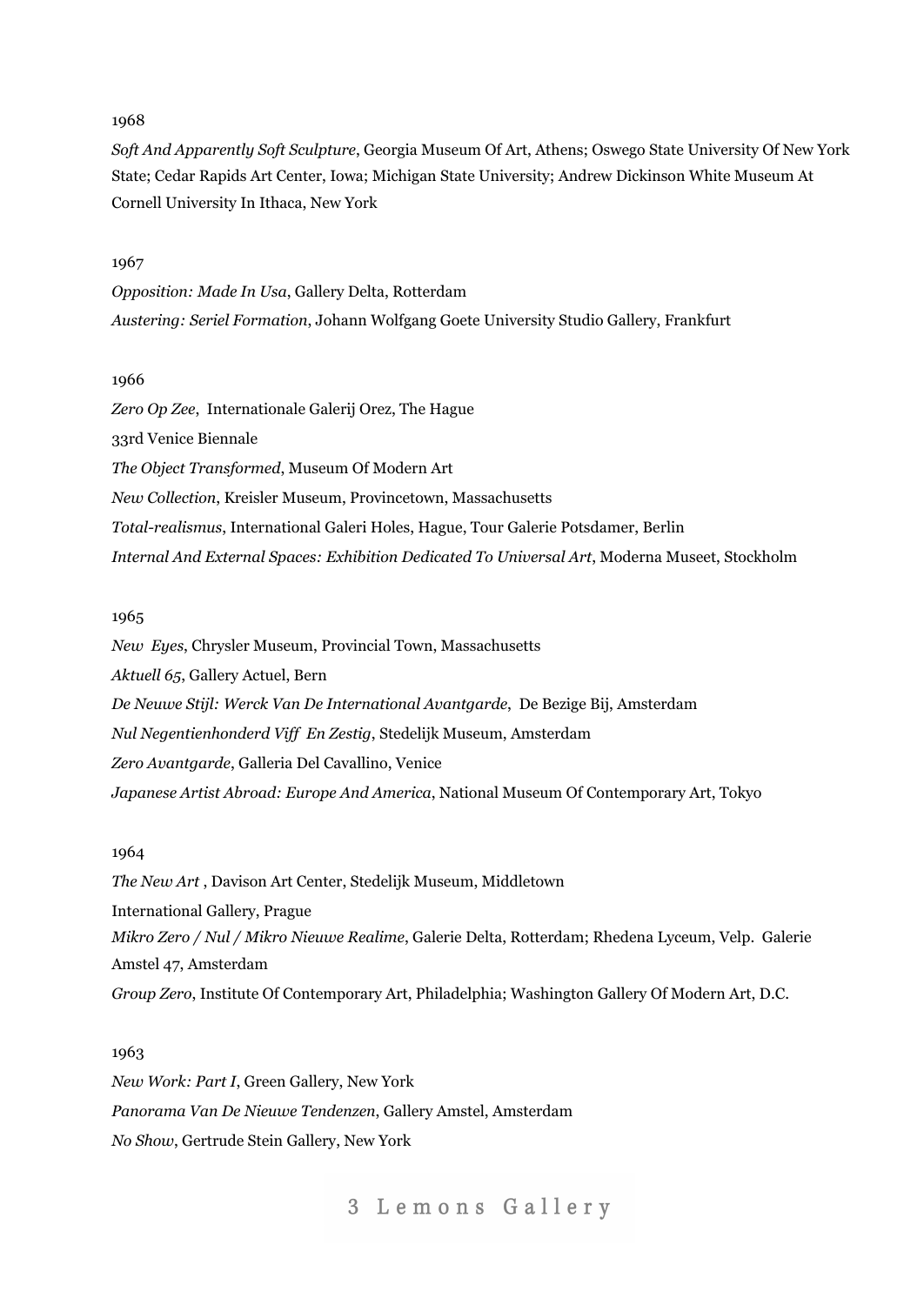*Accrochage 1962*, Galerie A, Amsterdam *Tentoonstelling Nul*, Stedelijk Museum, Amsterdam *Nieuwe Tendenzen*, State University Gallery, Leiden, Amsterdam Green Gallery, New York *Anno 62*, Galerie't Venster, Rotterdam Museum Of Modern Art, New York

## 1961

*Internationale Malerei 1960-1961*, Galerie 59, Aschafenberg *Avantgarde 61*, Stadtisches Museum, Trier *1961 Pittsburgh International Exhibition Of Contemporary Painting And Sculpture*, Carnegie Institute, Pittsburgh *Gres Artists Selected For The Pittsburgh International Exhibition Of Contemporary Painting And Sculpture*, Gres Gallery, Chicago Whitney Annual Exhibition Of Contemporary American Paintings, New York

# 1960

Brata Gallery, New York, Gallery One, Baltimore *Monochrome Malerei*, Städtisches Museum, Leverkusen *Drawings, Paintings, And Sculpture*, Stephen Radich Gallery, New York *Japanese Abstraction*, Gres Gallery, Washington, D.C.

1959 20th International International Watercolor Biennial

1958 *Studies, Art Students' League*, New York *Modern Japanese Paintings*, Brata Gallery, New York

1955 18th International International Watercolor Biennial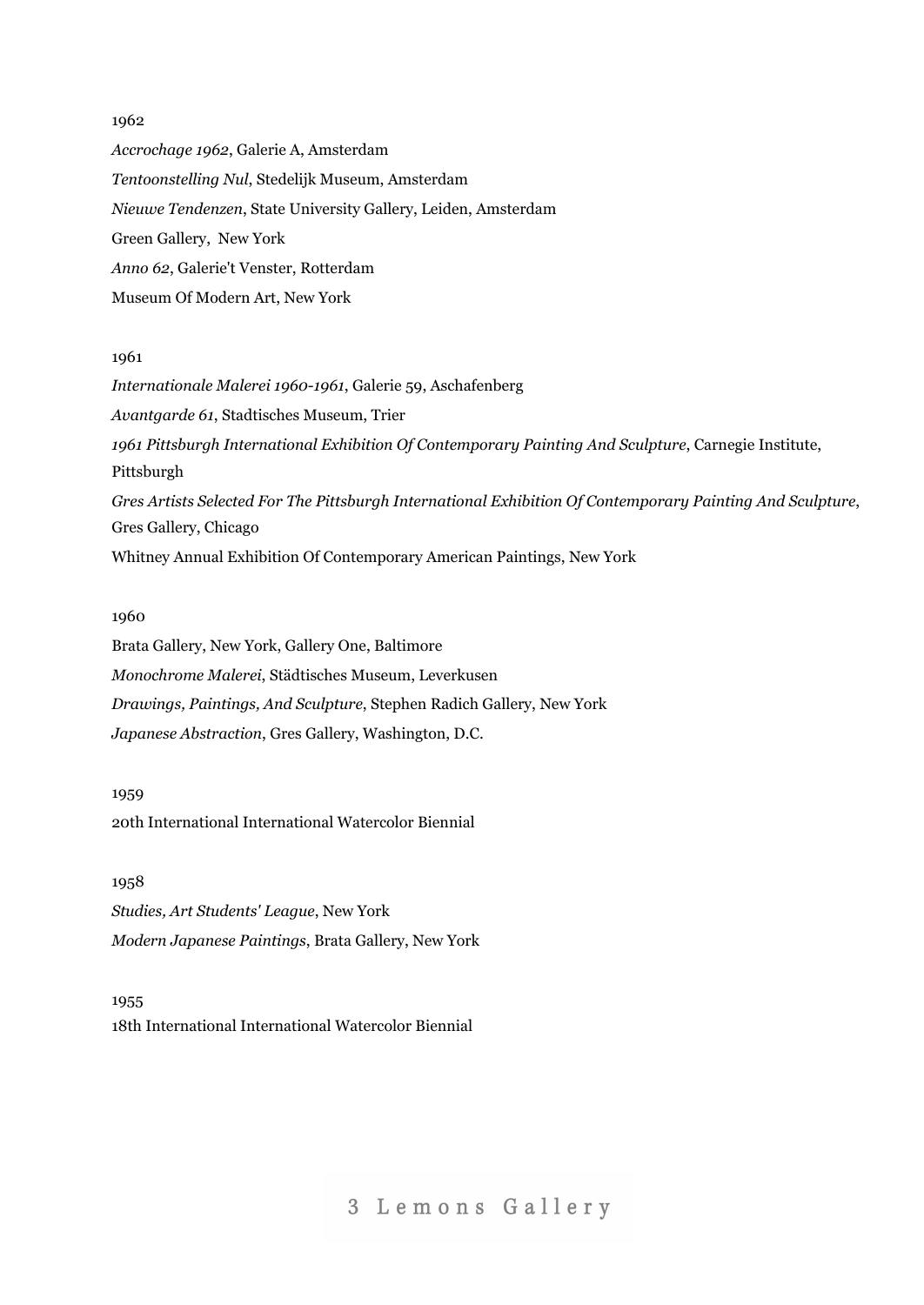# **AWARDS**

| 2014 | 9th Ango Award                                                                       |
|------|--------------------------------------------------------------------------------------|
| 2009 | Person of Cultural Merit                                                             |
| 2006 | National Lifetime Achievement Award, Order of the Rising Sun, Gold Rays with Rosette |
|      | Praemium Imperiale                                                                   |
|      | Women's Caucus for Art Lifetime Achievement Award                                    |
| 2003 | French Ordre des Arts et des Lettres (Officier)                                      |
|      | Nagano Governor Prize                                                                |
| 2002 | Medal with Dark Navy Blue Ribbon                                                     |
| 2001 | Asahi Prize                                                                          |
| 2000 | The Education Minister's Art Encouragement Prize                                     |
|      |                                                                                      |

### **SELECTED PUBLIC COLLECTIONS**

21st Century Museum Of Contemporary Art, Kanazawa

Foreign-Minister's Commendations

Akron Art Museum, Ohio Albright-knox Art Gallery, Buffalo, New York Allen Memorial Art Museum, Oberlin College, Oberlin, Ohio Art Institute Of Chicago, Chicago The Baltimore Museum Of Art, Baltimore Benesse Art Site, Naoshima Blanton Museum Of Art, The University Of Texas, Austin The Broad, Los Angeles Carnegie Museum Of Art, Pittsburgh Centre Georges Pompidou, Paris Chiba City Museum Of Art, Chiba Daegu Art Museum, Daegu Des Moines Art Center, Iowa Detroit Institute Of Arts Fondazione Mudima, Milan Fukuoka Art Museum, Fukuoka Grey Art Gallery, New York University Art Collection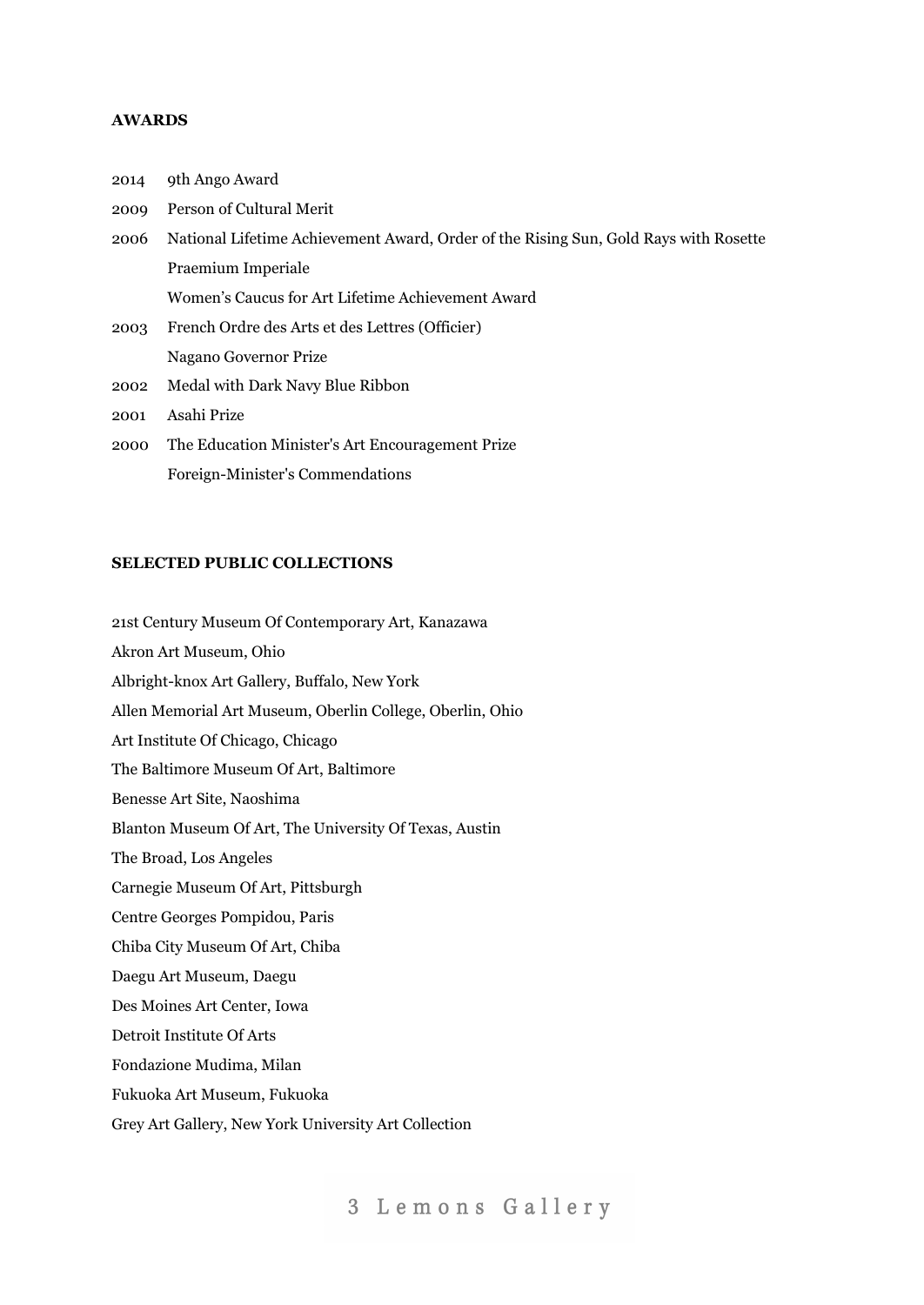Guggenheim Abu Dhabi Hara Museum Of Contemporary Art, Tokyo Hessel Museum Of Art, Bard College, Annandale-on-hudson, New York Hiroshima City Museum Of Contemporary Art, Hiroshima Hirshhorn Museum And Sculpture Garden, Washington, D.C. Hood Museum Of Art, Dartmouth College, Hanover, New Hampshire Institute Of Contemporary Art, Boston The Israel Museum, Jerusalem Kirishima Open-air Museum, Kagoshima Komagane Kogen Art Museum, Komagane Leeum, Samsung Museum Of Art, Seoul Les Abattoirs, Toulouse Los Angeles County Museum Of Art, Los Angeles Louisiana Museum Of Modern Art, Humlebæk Matsumoto City Museum Of Art, Matsumoto Meguro Museum Of Art, Tokyo Moderna Museet, Stockholm Museum Boijmans Van Beuningen, Rotterdam The Museum Of Contemporary Art, Los Angeles Museum Of Contemporary Art, Tokyo The Museum Of Fine Arts, Houston The Museum Of Modern Art, Kamakura The Museum Of Modern Art, New York The Museum Of Modern Art, Toyama Museum Moderner Kunst Stiftung Ludwig, Vienna Nagano Prefectural Shinano Art Museum, Nagano Nagoya City Art Museum, Nagoya National Gallery Of Art, Washington, D.C. The National Museum Of Art, Osaka The National Museum Of Modern Art, Kyoto The National Museum Of Modern Art, Tokyo Niigata City Art Museum, Niigata Oita Art Museum, Oita Osaka City Museum Of Modern Art, Osaka Phoenix Art Museum, Arizona